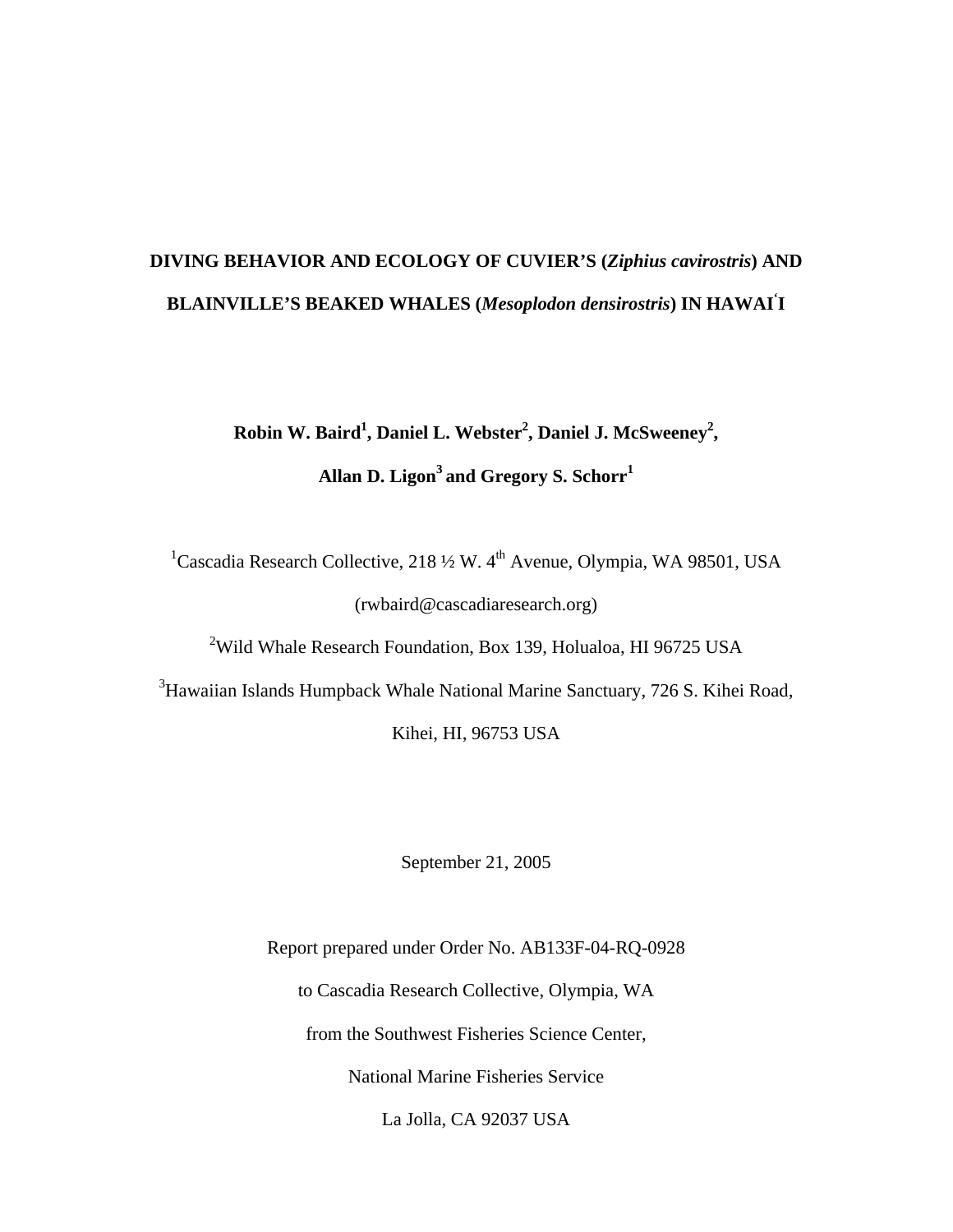## **SUMMARY**

 Diving habits of beaked whales (Family Ziphiidae) are of management interest for two primary reasons. Firstly, animals which spent long periods of time beneath the water's surface are likely to be missed during shipboard or aerial surveys, and without taking diving patterns into account, abundance estimates may be negatively biased. Based on observational studies, beaked whales are known to dive for very long periods, but collecting detailed surfacing data is problematic. Secondly, beaked whales are known to mass-strand in response to high-intensity sonar. What makes them susceptible to such impacts remains unclear, but received sound pressure levels are thought to be lower than levels that would cause direct physical harm. Theoretically, indirect physical harm could be caused by behavioral reactions in several ways, if whales: 1) surface excessively fast (causing gas bubble formation); 2) stay at the water's surface for too long (if tissues are supersaturated with nitrogen); 3) dive prematurely (if whales spend extended periods at the surface to eliminate nitrogen); or 4) stay at depth for too long, forcing an overly rapid ascent. Given the paucity of information on normal diving behavior of beaked whales, it is not known which of these possibilities is most likely. We studied diving behavior of Cuvier's and Blainville's beaked whales in Hawaiian waters from 2002-2005, using suction-cup attached time-depth recorder/VHF tags. Beaked whales were encountered on 30 occasions in 922 hours of effort (17 sightings of Cuvier's, 11 sightings of Blainville's, and 2 sightings of unidentified beaked whales). Six whales were tagged, two Cuvier's and four Blainville's, and 41 hours of dive data were collected. Several aspects of diving were similar between the species: 1) both dove for 48-68 minutes to depths greater than 800 m (maximum 1,408m for Blainville's, 1,450m for Cuvier's) with one long dive occurring on average every two hours; 2) ascent rates for long/deep dives were substantially slower than descent rates, while for shorter dives there were no consistent differences; and 3) both spent prolonged periods of time (66 – 155 minutes) in the upper 50 m of the water column. We suggest that the frequent extremely long dives push the animals' physiological limits, resulting in behavioral mechanisms (slow ascent rates and prolonged periods of time at the surface to purge excess dissolved nitrogen) to compensate. Indirect physical harm from abnormally rapid ascents or premature dives seem plausible as mechanisms for beaked whale mass-strandings in relation to high-intensity sonar.

# **INTRODUCTION**

Beaked whales (Family Ziphiidae) are one of the least known groups of large mammals. A diverse family (containing at least 21 species) with members found in all ocean basins, beaked whales typically inhabit deep waters far from shore, often avoid vessels, and stay submerged for extended periods, behaviors that severely limit the ability of researchers to study them. Until recently, most information available for virtually all beaked whale species came from studies of beach-cast carcasses. Studies of free-ranging beaked whales began in 1988 with northern bottlenose whales (*Hyperoodon ampullatus)* off eastern Canada (Whitehead et al. 1997), and in 1991 with Blainville's beaked whales (*Mesoplodon densirostris)* off the Bahamas (Claridge and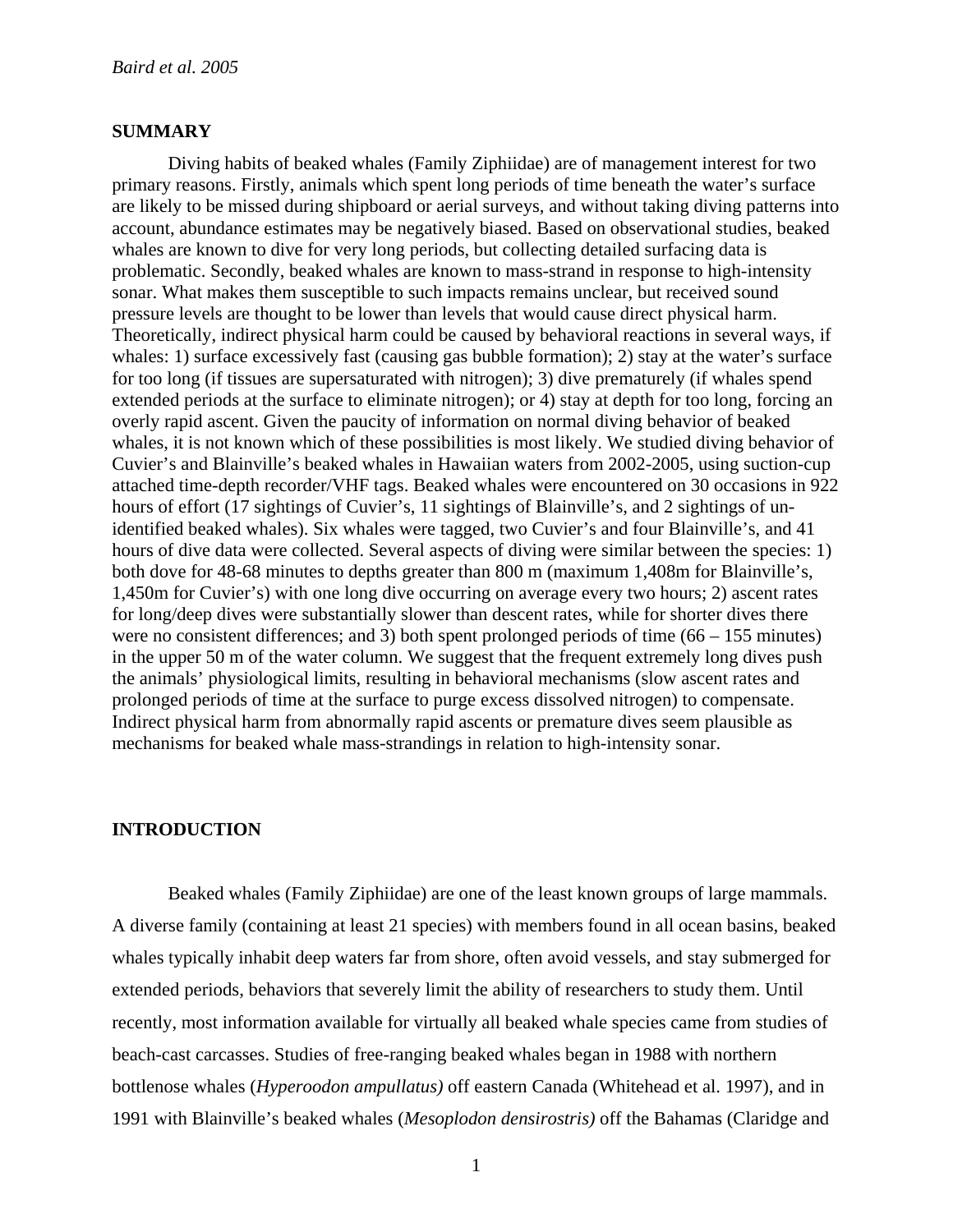Balcomb 1995), but in recent years, studies of other species and populations in the wild have also been conducted. Based on their deep-water distributions, long dive times, and the habits of their prey (documented from stomach contents), beaked whales are thought to be deep divers (Mead 1989; Heyning 1989). However, of the 21 recognized species in the family Ziphiidae, only three species have been tagged with data-logging time-depth recorders, and detailed information on depth-of-dive and sub-surface behavior has only been published for one species, the northern bottlenose whale*.* Using time-depth recorders attached with suction-cups, Hooker and Baird (1999) collected just over 30 hours of dive data from two *H. ampullatus*, documenting regular dives to over 800 m, with a maximum recorded dive depth of 1,453 m. Dives appeared to fall into two discrete categories: short-duration (mean = 11.17 min) shallow dives, and long-duration (mean = 36.98 min) deep dives (Hooker and Baird 1999). Dive data have also been collected from Cuvier's beaked whales (*Ziphius cavirostris)* and Blainville's beaked whales (Baird et al. 2004; Johnson et al. 2005) but have not been reported in detail. Observational information on dive durations is available for several species of beaked whales, with median dive times of 28.6 min for Cuvier's beaked whales, 20.4 min for *Mesoplodon* spp., and 15.5 min for Baird's beaked whales (*Berardius bairdii*) (Barlow 1999).

Diving habits of beaked whales are of interest from both a biological and a management or conservation perspective. Information on diving behavior can be used to examine habitat use and habitat partitioning, foraging ecology, and diel patterns of behavior. From a management perspective, two issues are particularly relevant for beaked whales. Animals which spend long periods of time beneath the water's surface are likely to be missed during shipboard or aerial surveys. Without taking diving patterns into account, abundance estimates may be negatively biased (see Barlow 1999), and management decisions based on those estimates may be faulty. In addition, beaked whales appear to be susceptible to impacts from high-intensity sonar (Simmonds and Lopez-Jurado 1991; Frantzis 1998; Balcomb and Claridge 2001; US Dept of Commerce and US Navy 2001; Jepson et al. 2003; Fernandez et al. 2005; Cox et al. in press). In several cases where beaked whales have stranded in association with high-intensity sonar, the received sound pressure levels were thought to be lower than levels that would cause direct physical harm. Thus it seems likely that indirect physical harm may be caused by behavioral reactions to the sounds (Cox et al. in press). In addition, since sound exposure will vary by depth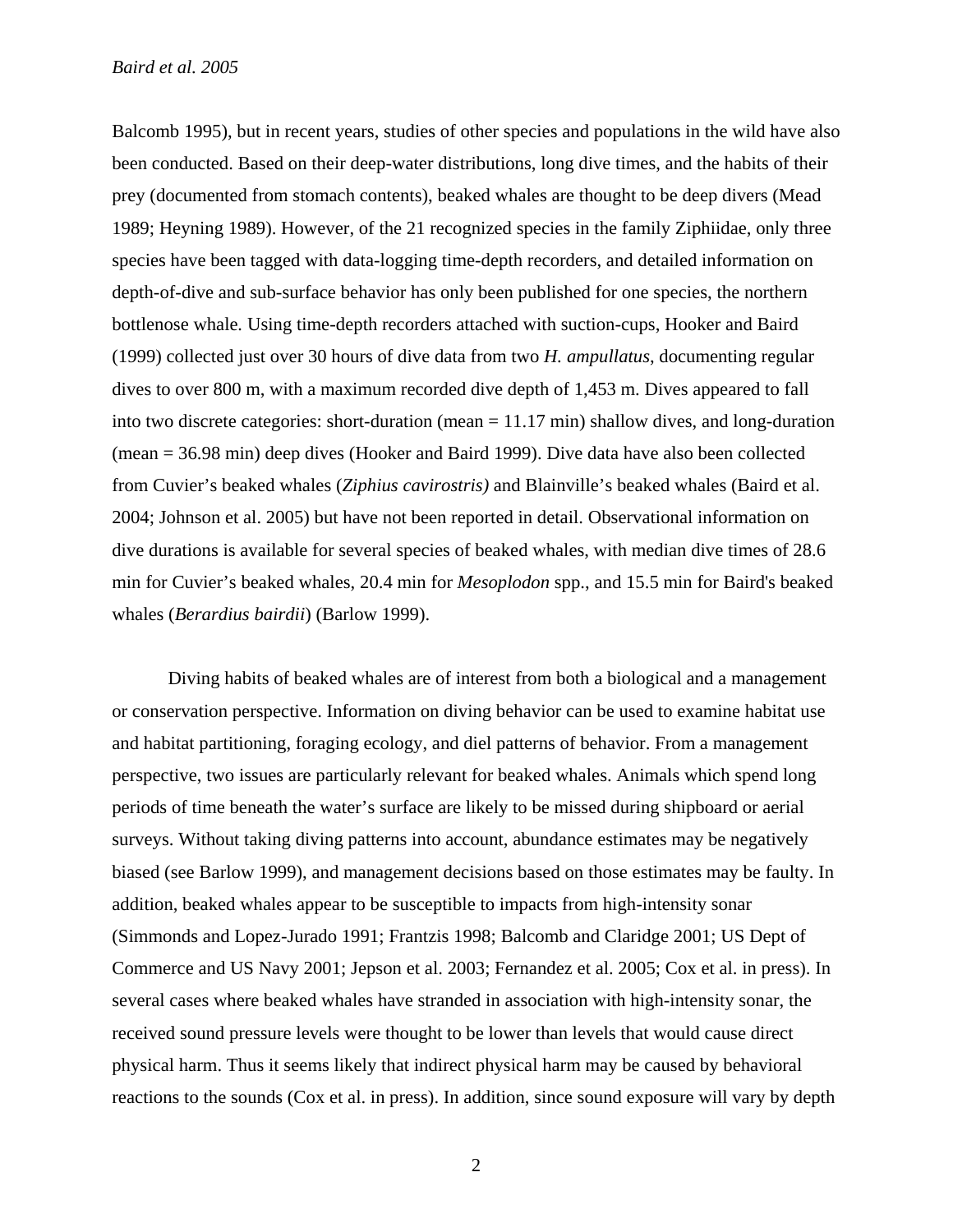and topography, the depth at which beaked whales spend their time is important in assessing risk of exposure to high intensity underwater sounds.

The two primary species involved in the multi-species mass strandings associated with naval activities are Cuvier's beaked whales and Blainville's beaked whales. Here, we present results on the diving behavior and ecology of both species based on tagging and observational studies in Hawaiian waters.

### **METHODS**

Field efforts were undertaken during each year from 2002 through 2005 off the west coast of the island of Hawai<sup>'</sup>i (19<sup>o</sup>-20<sup>o</sup>N, 156<sup>o</sup>W). In the latter part of 2002 and all of 2003, two vessels were operated simultaneously, each independently searching for beaked whales and other species of cetaceans. In 2002 and the latter part of 2003, a 6.4-m and 8.2-m Boston Whaler were used. In the early part of 2003, a 6.4-m Boston Whaler and 18-m power vessel were used. In 2004 and 2005, a single 8.2-m Boston Whaler was used. Two to five observers on each vessel scanned 360 degrees, and the study area was transited at 15-30 km/hr. Effort data were collected with automatic location information recorded on board each vessel's GPS every 5 minutes. Kriging was used to interpolate depths at 5-minute effort locations (and sightings) using *Surfer*  Ver. 7.0 (Golden Software) and digital bathymetry data obtained from NOAA. For each encountered group, we recorded species, location and group size, and attempted to obtain photographs both to confirm species and for individual identification. Efforts during 2002 and the early part of 2003 were primarily focused on tagging other species of cetaceans, or on photoidentification and genetic sampling, and efforts to tag beaked whales were only undertaken during two encounters. During late 2003 and all of 2004 and 2005, all beaked whale groups were approached for tagging.

Tags were the same as those used in several other studies of cetacean diving (e.g., Hooker and Baird 1999; Baird et al. 2001, 2002), which included a Mk8 (in 2002) or Mk9 (in 2003- 2005) time-depth recorder (Wildlife Computers, Redmond, WA), and a VHF radio transmitter (Telonics, Mesa, AZ or ATS, Isanti, MN), housed in a custom-made syntactic foam body, and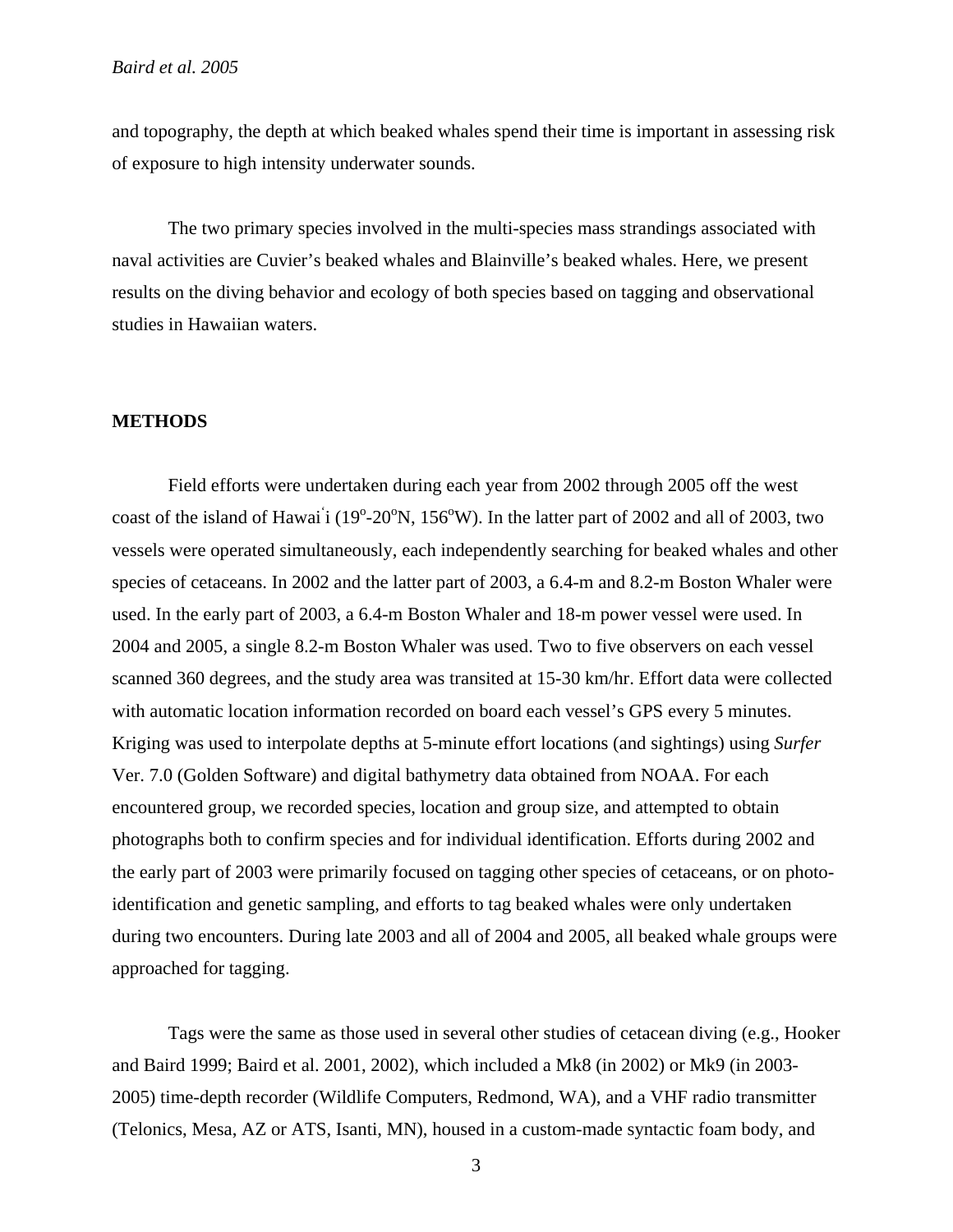attached to a whale with an 8-cm diameter suction cup. Tags weighed either approximately 250 or 450 grams, for units containing a Mk9 or Mk8 TDR, respectively. Depth was recorded at onesecond intervals with a depth resolution of 1 m.

Tags were deployed by crossbow (Barnett RX-150) or a 5.2 m carbon fiber pole. Once whales were tagged, we attempted to follow them using VHF signals and visual observations. Whenever possible, information on location, group size, distance of the nearest neighbor to the tagged animal, speed, and direction of travel, were recorded at each surfacing. Sex and age of tagged animals were determined based on pigmentation patterns, body scaring, presence or absence of erupted teeth, and body size (Heyning 1989; Mead 1989). Tags were recovered using VHF signals, and data were downloaded to a PC using Mk8Host or Mk9Host (Wildlife Computers). Temperature-related drift in depth values (see Hooker and Baird 2001) were corrected with the program Instrument Helper (Wildlife Computers). Rates of descent and ascent were calculated in two ways: in the top 100 m (to examine near-surface rates) and to 85% of the maximum depth of each dive (to examine rates over the majority of the dive but excluding periods near the bottom of dives when rates may change greatly as whales begin foraging).

#### **RESULTS**

#### **Encounters and tag deployments**

Between 2002 and 2005, 128 days (922 hours on effort) were spent in the field, covering 13,769 km of trackline (Table 1; Figure 1). Beaked whales were encountered 30 times, with 17 sightings of Cuvier's beaked whales, 11 sightings of Blainville's beaked whales, and 2 sightings of unidentified beaked whales. Depths of sighting locations were greater for Cuvier's (mean = 2,131 m) than Blainville's (mean = 1,119 m) beaked whales (Table 2), though there was some overlap in sighting depths, and on one occasion both species were seen within 400-500 m of each other in similar water depths. Both of the sightings of unidentified beaked whales were in very deep water (3,373 m, 4,224 m), much deeper than we have documented for Blainville's beaked whales. Group sizes ranged from 1-5 for Cuvier's beaked whale and 1-9 for Blainville's beaked whale (Table 2). Twenty-four distinctive individual Cuvier's beaked whales were photoidentified, and two of the individuals were re-sighted on one occasion each. Twenty-four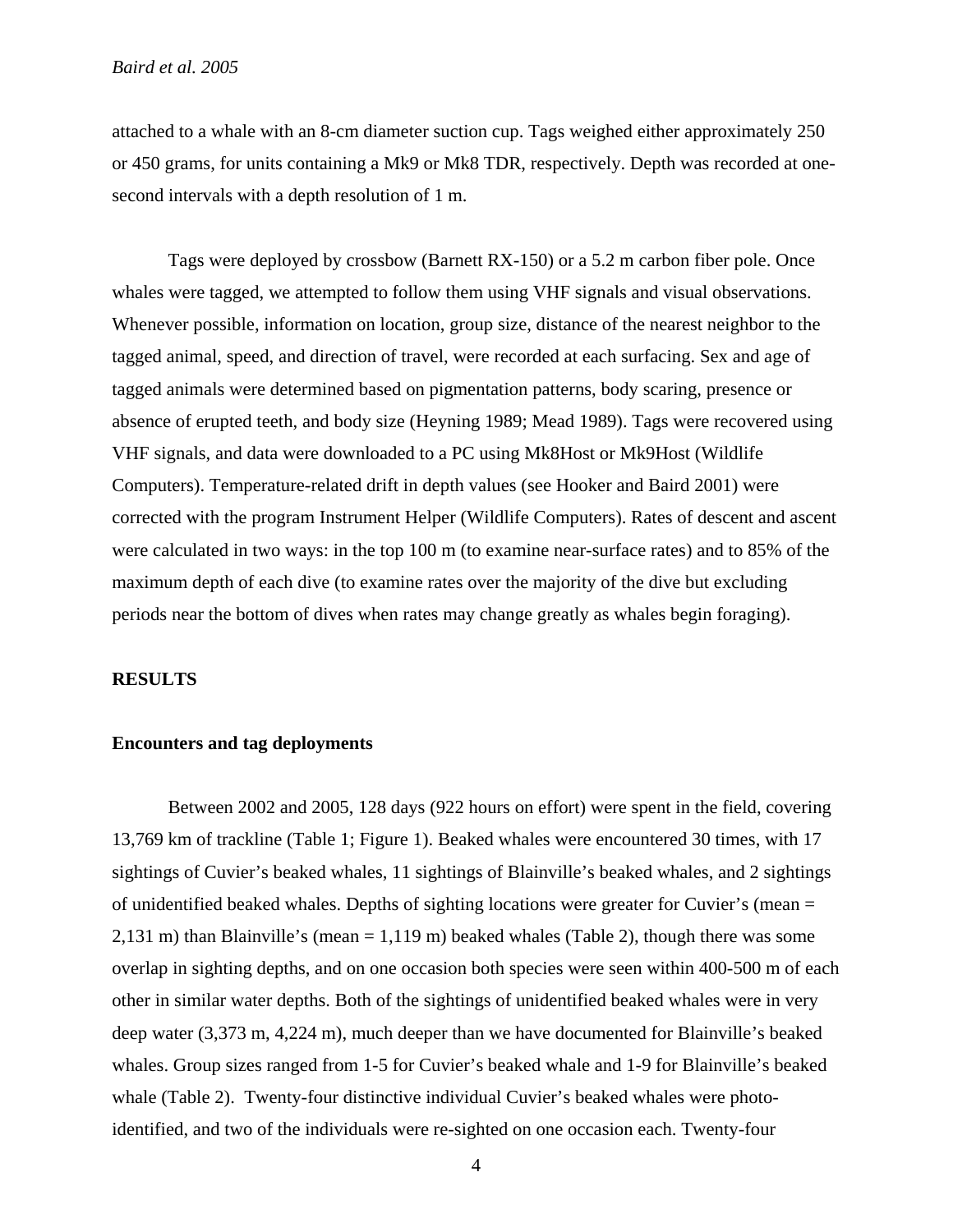<u>.</u>

distinctive individual Blainville's beaked whales were documented, and seven individuals were re-sighted for a total of eight re-sighting occasions<sup>1</sup>.

Tags were deployed on six individuals, four Blainville's beaked whales and two Cuvier's beaked whales. Although one of the tags from a Cuvier's was not recovered, we followed this individual for 7 h and monitored its surfacing behavior with signals from the VHF tag.

## **Age/sex of tagged individuals and behavioral context**

The Cuvier's beaked whale tagged in 2002 (*Zc*1) was an adult female, in a group of five individuals (including one adult male). Group size remained relatively constant (4-5 individuals over a 7 h monitoring period).

The Cuvier's beaked whale tagged in 2004 (*Zc*2) was an adult female in a group of three individuals (with two adult males). This group was observed for 38 minutes prior to tagging and for 1 hour, 51 minutes after tagging. Placement of the tag high up on the body of this individual (Figure 2) allowed for documentation of every surfacing for the period the whale was followed, using the VHF signal. During the entire period, the group size and relative positioning of individuals remained constant, with the two adult males consistently behind and to the sides of the adult female. The males remained separated by approximately 30-100 m on all surfacings. Percussive behavior (two breaches and repeated inverted tail-lobbing) was observed for one of the adult males during the third surfacing period after the tag was attached (Figure 3). Distance between waypoints recorded at the location of the tagging and the surfacing series after a 54.8 min dive was approximately 1.6 km, while distance between waypoints for surfacing series before and after 24.9 minute and 22.5 minute dives were 349 m and 695 m respectively.

The behavioral context of three of the four Blainville's beaked whale taggings was documented for all or part of the tag attachments. An adult male (*Md*1) was tagged in a group of nine individuals and followed for 1.58 h. During this period group size remained constant, direction of travel was inconsistent, and the behavior of the group was considered to be "social".

<span id="page-5-0"></span><sup>&</sup>lt;sup>1</sup> Additional photographs are available from opportunistic work by D. McSweeney since 1995 and have produced additional re-sightings of individuals.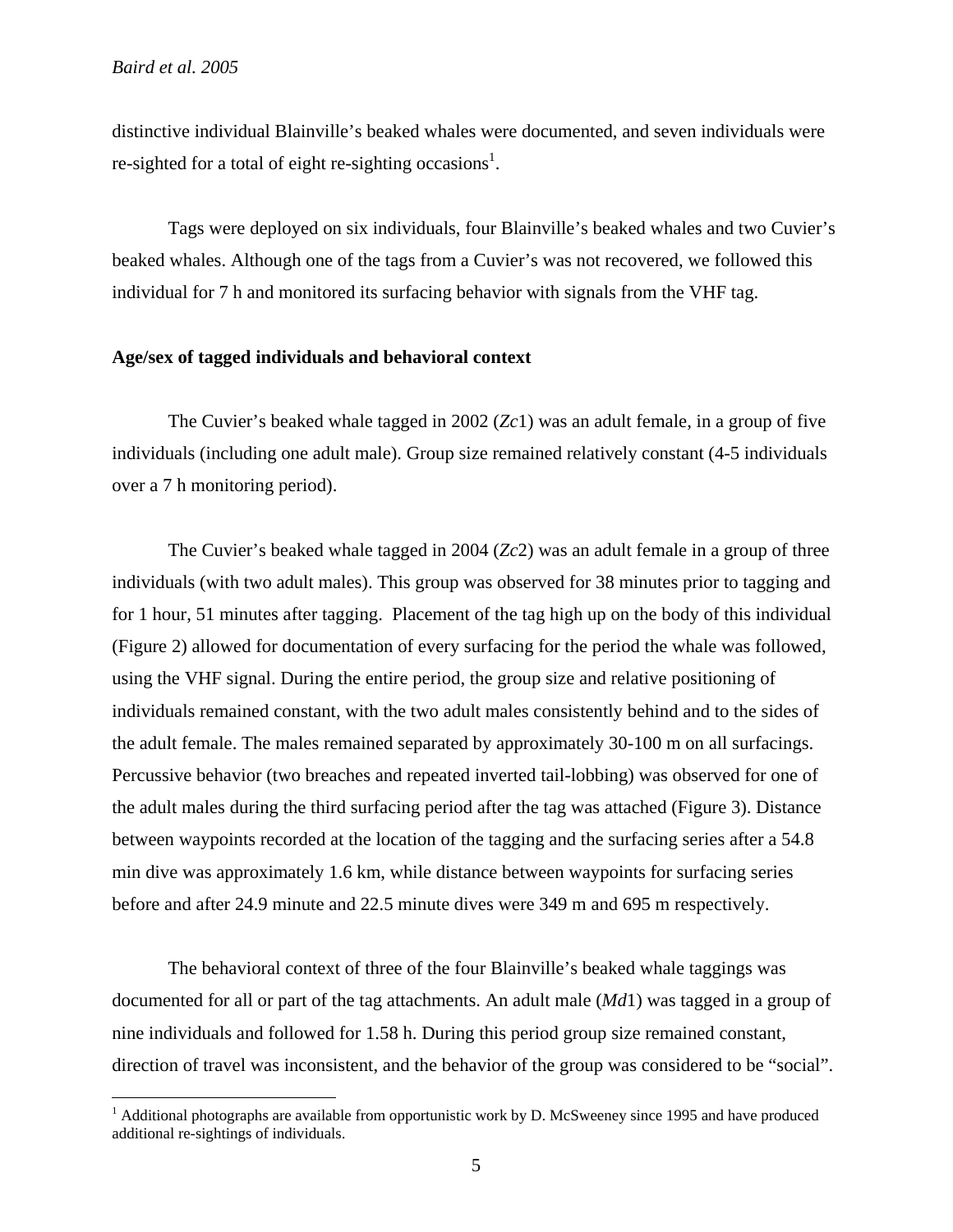An adult female (*Md*2) accompanied by an infant estimated to be less than a couple of months old (based on lack of scarring, body size relative to the female, and presence of faint fetal folds) was followed for the entire duration of tag attachment (5.38 h). Group size remained constant, and the infant was not observed at the surface without the adult female. Straight-line distance between the location of tagging and where the tag came off was approximately 10.2 km, though the length of the trackline, taking into account changes in direction during the encounter, was approximately 14 km. One whale (*Md*3), a large sub-adult or adult female, was not seen after tagging, and the tag was recovered 25 hours later approximately 26 km from where the whale had originally been tagged, about two hours after the tag came off. The depth where the tag was recovered was 620 m, though in an area with a very steep slope, and currents could have moved the tag 2-3 km during the interval between when the tag detached and when it was recovered. A juvenile in a group of eight individuals was followed for most of the duration of the tag attachment (0.98 h). The tag for this whale detached at depth (Figure 3) and the whale was not seen again. During the period the group was followed group size remained constant, and direction of travel was inconsistent.

#### **Dive and respiration data**

#### Cuvier's beaked whales

A total of 9.75 hours of dive data was obtained from a single Cuvier's beaked whale (Figure 3). For the 1 hour and 51 minutes the tagged whale was followed, the number and time of all respirations of the tagged individual were recorded, and inter-breath intervals were calculated. Three consecutive surfacing periods were documented, the first after a long dive (54.8 min), the second between two intermediate duration dives (24.9 and 22.5 min), and the third preceding another long dive (67.25 min). In addition, the number of breaths (based on VHF signals heard from land) was recorded for a period following a long dive at approximately 20:06 hrs. Number of breaths per surfacing period was consistent over the four periods (26, 23, 24, 24). Inter-breath intervals during the three surfacing periods while the whale was followed ranged from 3 to 15 seconds (mean = 7 sec,  $SD = 2.1$  sec,  $n = 70$ ). While only long-dive durations are available from the Cuvier's beaked whale (*Zc*1) where the tag was lost, duration and temporal patterning of long-dives were similar to *Zc*2. The series of long dives for *Zc*1 included three 20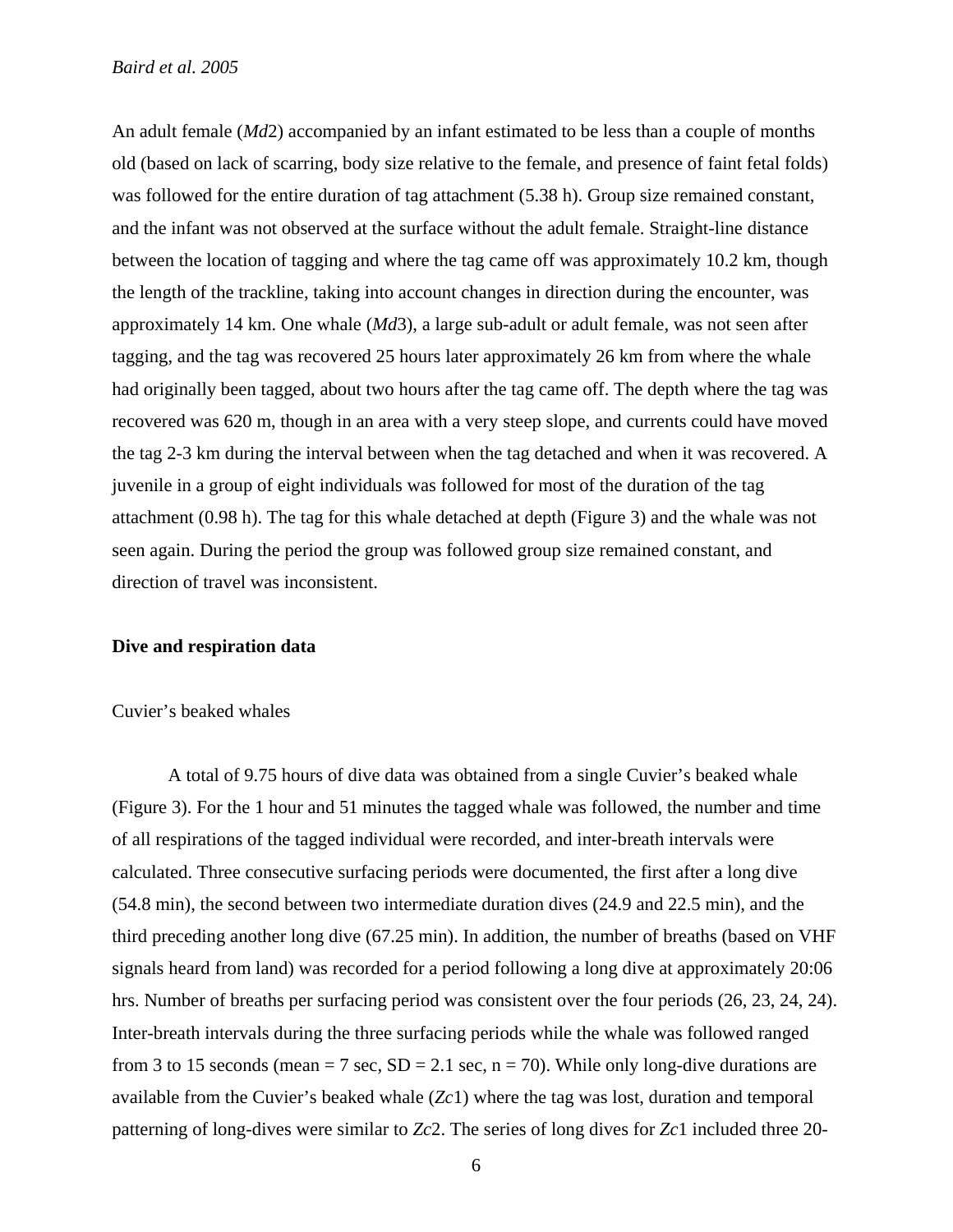22 minute dives followed by a 68 minute dive, four 23-27 minute dives followed by an 87 minute dive, and three 19-21 minute dives, before the group was left.

Based on dive duration, dive depth, and temporal patterning (Figure 3), dives appeared to fall into four distinct categories. Inter-ventilation dives were of extremely short duration (3-15 seconds), and shallow (depths of 2-3 m), and occurred in extended bouts (e.g., 23-26 based on VHF data) in between longer/deeper dives. Two or three "types" of longer duration dives were documented that went below 5 m in depth. Extremely long duration (>50 min) and very deep  $(>1,000 \text{ m})$  dives were documented an average of once every two hours (n = 5 over the deployment duration). The bottom portion of these dives had occasional repeated inflections in depth (i.e., changes from descent to ascent and back), likely representing prey chases (see Discussion). One to three intermediate duration  $\left(\frac{20-30}{2}\right)$  min) dives to intermediate depth (292) m – 568 m) were documented in three of the four intervals between the very long duration dives. These dives were "U-shaped" in vertical profile (i.e., there were no repeated inflections in depth). In the last interval between very long duration dives (see Figure 3, between 20.14 and 21.19 hrs) a variety of dive "types" were documented. Dives during this period included several series of short duration inter-ventilation dives, three dives between 25 and 35 seconds in duration (to  $7.5 - 8.5$  m), one dive 1.23 minutes in duration to 15.5 m, and four dives from  $8.1 - 14.9$ minutes in duration (mean  $= 12.7$  min), but of extremely shallow depth (3.5 -6.5 m). After the last very long dive recorded, two dives of intermediate duration (13.8 and 16.9 min) were documented, though the maximum depth of these dives was quite shallow (69 and 15 m, respectively). Maximum dive depth recorded was 1,450 m.

Excluding dives less than 50 m in depth, time intervals between dives ranged from 2.28 min to 65.15 min (mean = 8.3 min,  $SD = 17.9$  min, n = 12). All but one of these intervals was less than 5.1 minutes in duration; excluding the longest interval the range was 2.28 to 5.05 min (mean  $= 3.14$  min,  $SD = 0.83$  min,  $n = 11$ ). The time interval between dives (excluding the one 65.15 min interval) was regressed against dive duration for both the following and preceding time intervals. There was no relationship between dive duration and the time interval following the dive ( $r^2 = 0.02$ ,  $p = 0.66$ ), though there was a relationship between dive duration and the preceding time interval ( $r^2 = 0.49$ , p = 0.017).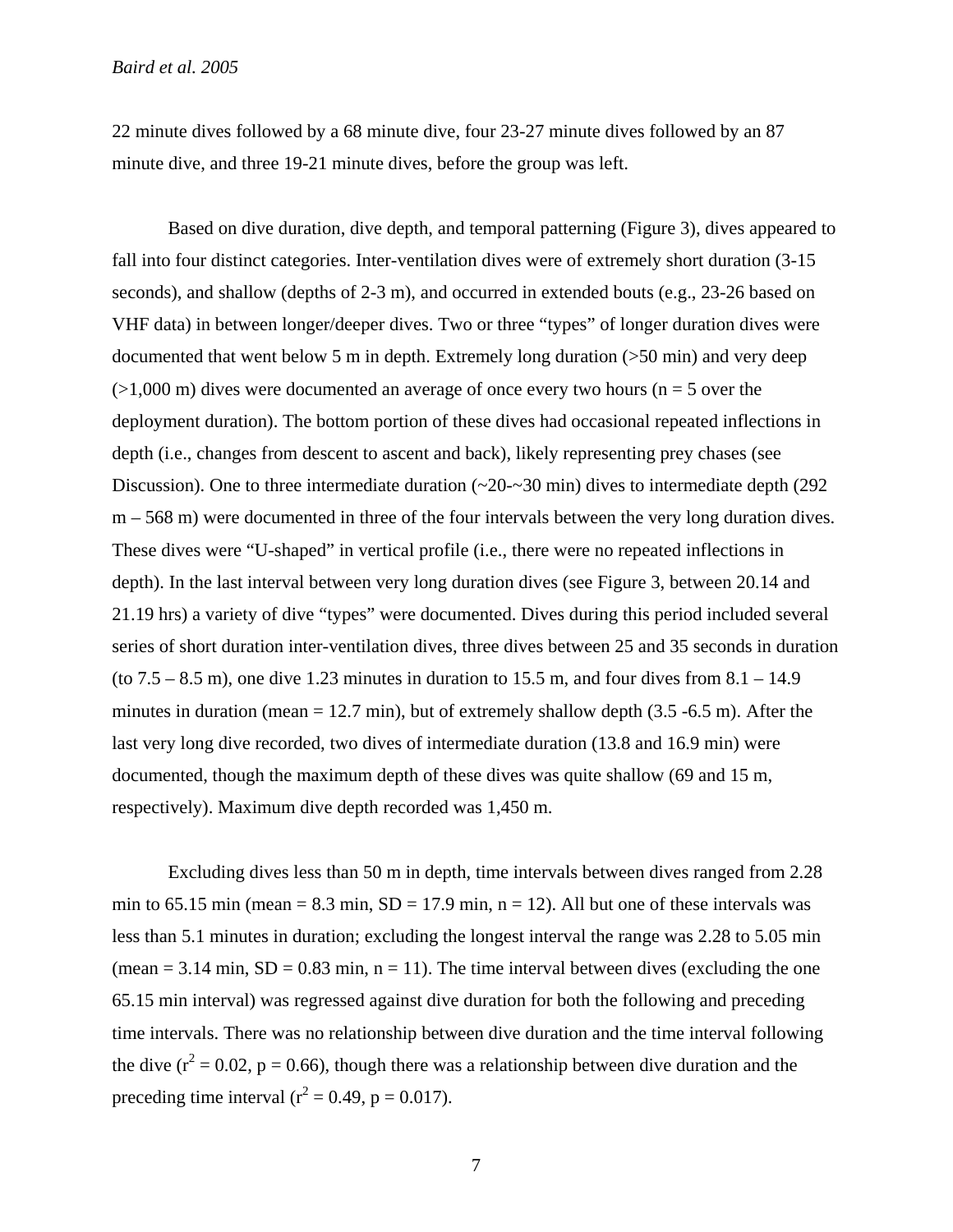Based on bottom depth during the period when the Cuvier's beaked whale was tagged and followed  $(-2,900 \text{ m})$ , the first and second deep  $(>800 \text{ m})$  dives were to mid-water. The mean of the ratio of descent/ascent rates was 1.95 for dives > 800 m, when looking at descent/ascent to/from 85% of the maximum depth of dive, though in the top 100 m of the water the ratio was 0.85 (Table 5). For dives between 100 and 600 m in depth, the differences between descent and ascent rates were lower (Table 5). The proportion of time spent at different depths in the water column varied between day and night (Figure 5), although this difference was due to one extended period (66 minutes) when the whale did not dive below 50 m.

#### Blainville's beaked whales

Thirty-one hours of dive data were obtained from the four Blainville's beaked whales. Detailed respiration data was recorded for one individual based on VHF signals (*Md*2). The number of breaths for each surfacing period was recorded continuously for 4.3 hours, and the timing of all breaths was recorded (for calculation of inter-breath intervals) for an additional 0.83 hours, representing all 19 surfacing periods in between dives. The number of breaths per surfacing series ranged from 3 to 41 (mean = 18,  $SD = 11.3$ , n = 19 series). However, the two series preceding the two deep (>800 m) dives had the largest number of breaths (41 and 38). The number of breaths following the first long dive was 35. The second long dive was followed by a series of 15 breaths, a short (2 min 54 sec) dive to 15 m depth, and another series of 17 breaths. Inter-breath intervals were calculated for all breaths within five surfacing periods, and ranged from 5 to 42 seconds (mean = 10.9, SD = 5.51, n = 71).

Based on dive depth, dive duration, and temporal patterning, three or four types of dives are apparent. Inter-ventilation dives were typically only to 2-4 m depth. A total of 148 dives greater than 5 m in depth were documented, 144 of which were complete (tags detached at depth for all four whales). Taking into account all complete dives to greater than 5 m, there was a strong positive relationship between dive depth and duration (regression,  $r^2 = 0.92$ , p < 0.001). There were no dives between 300 and 800 m depth, and if dives greater than 300 m are excluded, the relationship between dive duration and depth still exists but is not as strong (regression,  $r^2 =$ 0.37,  $p < 0.001$ ). Based on plots of depth versus descent and ascent rates (not shown), dives between 6 and 300 m in depth appear to comprise two types: dives less than 50 m in depth with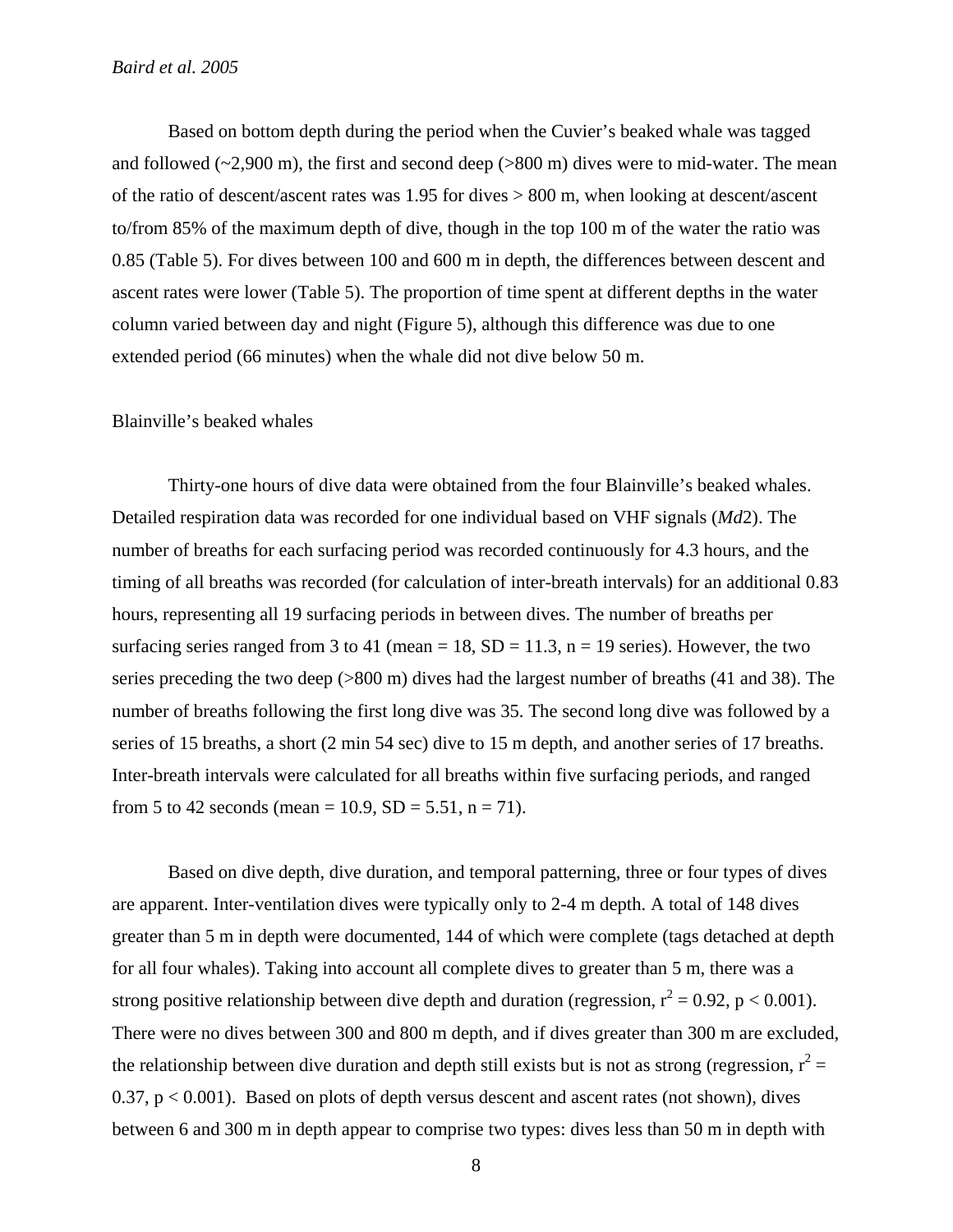no strong relationship between depth and either ascent (regression,  $r^2 = 0.053$ , p = 0.024) or descent (regression,  $r^2 = 0.0007$ , p = 0.80) rates, and dives greater than 50 m in depth with strong positive relationships between depth and descent (regression,  $r^2 = 0.55$ ,  $p < 0.001$ ) and ascent (regression,  $r^2$  = 0.63, p < 0.001) rates. All whales exhibited deep (>800 m) dives, with the shallowest maximum depth recorded for the two whales with the shortest tag attachments. Deep (>800 m) dives were recorded approximately once every two hours. Maximum dive depth recorded for a Blainville's beaked whale was 1,408 m (Table 4), from the female accompanied by the infant (*Md*2). This pair of whales was tracked for the entire duration of tag attachment, and there were no signs of the infant at the surface during the female's long dives. While only 1.28 hours of dive data were obtained from the tagged juvenile (*Md*4; estimated at 1-2 years of age based on body size and scarring patterns), this whale was documented diving to 938 m. The tag came off during the descent, so this likely does not represent the maximum depth that this whale was diving. Based on bottom depth when first tagged and when last seen  $\left(\sim 2,000 \text{ m}\right)$ , both of the deep dives for *Md*2 were to mid-water. Two of the tagged whales (*Md*1, *Md*3) likely dove to or close to the bottom on deep (>800 m) dives, based on the timing of the dives relative to bottom depth.

Time intervals between dives were calculated excluding dives less than 50 m. For *Md*2 time intervals ranged from 2.6 min to 35.5 min (mean  $= 14.3$  min,  $SD = 10.1$  min, n  $= 9$ ), while for *Md*3 time intervals ranged from 1.58 min to 154 min (mean = 23.6 min, SD = 41.7, n = 28). For *Md*2 there was no significant relationship between dive duration and time intervals between dives for either the interval preceding (regression,  $r^2 = 0.01$ ,  $p = 0.82$ ) or following ( $r^2 = 0.13$ ,  $p =$ 0.34) dives, though for *Md*3 there was a relationship between dive duration and the interval preceding the dive (regression,  $r^2 = 0.42$ ,  $p < 0.001$ ), though not for the interval following the dive  $(r^2 = 0.02, p = 0.46)$ .

Despite similar maximum dive depths as the Cuvier's beaked whale, in general the Blainville's beaked whales spent more time in the upper portion of the water column (Figure 6). Proportion of time at depth differed between the day and night (Figure 6), with more time spent in near-surface waters at night. The ratio of descent/ascent rate was 1.38 for dives > 800 m in depth (to 85% of maximum dive depth) and 1.14 in the top 100 m (Table 5). There was little difference in the ratio of descent/ascent rate for dives of 100-600 m in depth (Table 5).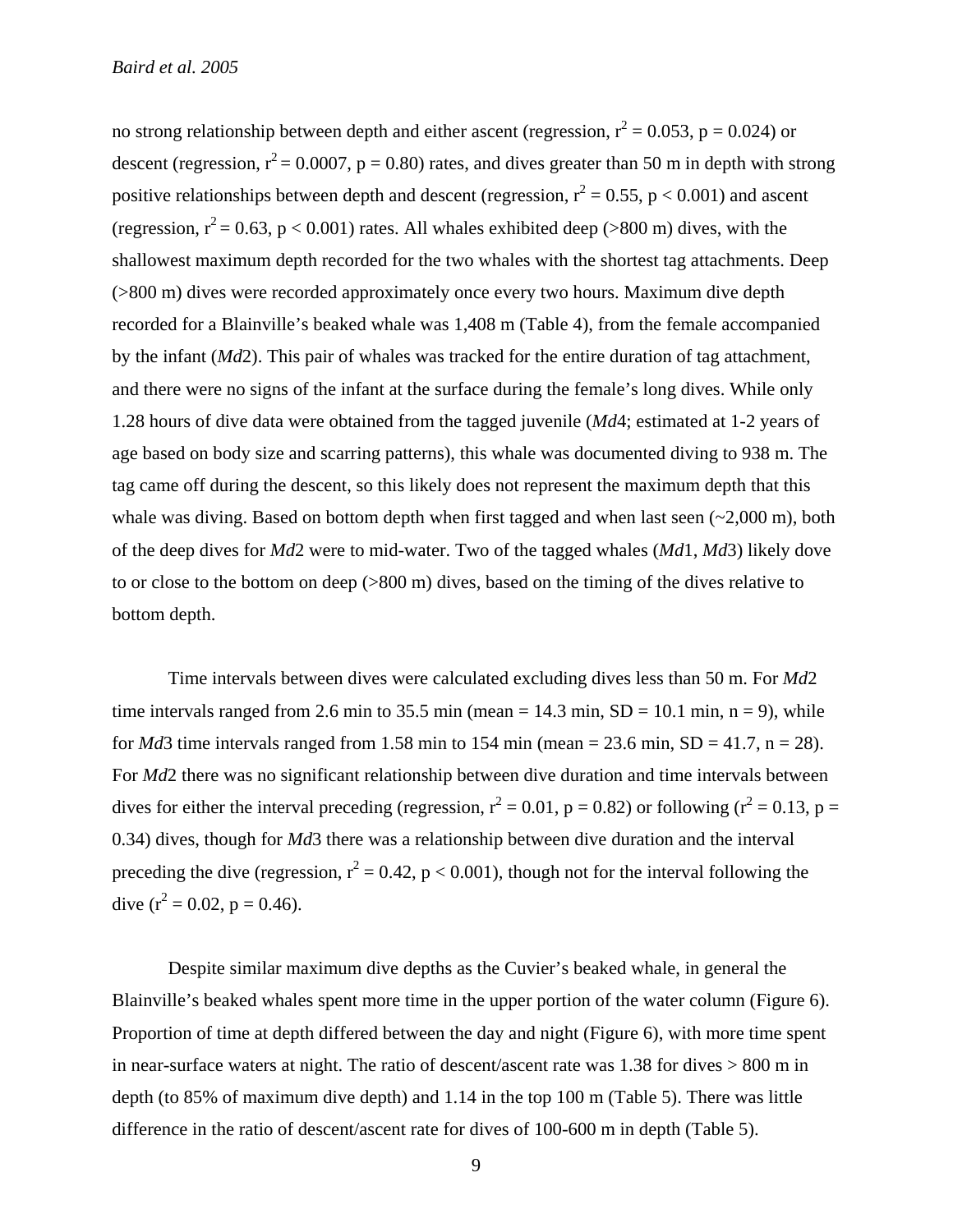# **DISCUSSION**

Both Cuvier's and Blainville's beaked whales were encountered in deep waters off the west coast of the island of Hawai' i, though encounter rates were extremely low, with only 17 and 11 sightings of the two species, respectively, in 922 hours of search effort (one Cuvier's sighting every 54 hours, one Blainville's sighting every 83.8 hours). For comparison, MacLeod and Zuur (2005) reported an encounter rate of Blainville's beaked whales off Great Abaco in the Bahamas of one group every 12.7 hours of search effort. Despite low encounter rates, photographic resightings of individuals suggest the existence of a somewhat resident population, at least for Blainville's beaked whales.

Blainville's beaked whales were typically sighted in shallower water than Cuvier's beaked whales (Table 2), though the maximum dive depths of the two species were similar (Table 4). Both Cuvier's and Blainville's beaked whales regularly dove to depths greater than 800 m, with a maximum recorded dive depth of 1,408 m for a Blainville's beaked whale and 1,450 m for a Cuvier's beaked whale. Diving behavior for these species was similar to the diving behavior documented for northern bottlenose whales (Hooker and Baird 1999), suggesting that such extreme diving behavior may be typical for the Family Ziiphidae. In settings where obtaining samples to examine lactic acid buildup or blood oxygen concentrations are not possible, assessments of whether dives are aerobic or anaerobic typically examine the relationship between dive duration and the duration of the following surface interval. The number of breaths within a surface interval, as well as its duration, should be indicators of gas exchange and recovery from long dives. For the Cuvier's beaked whale, the number of breaths immediately following a long (54.8 min) dive was similar (26) to the number following shorter (24.9 and 22.5 min) dives (23 and 24 breaths, respectively). Based on the time intervals between dives for the Cuvier's beaked whale, we infer that long dives were aerobic (i.e., there were no extended time intervals following longer dives), though time intervals prior to long dives were extended in duration, suggesting that the animals prepare for longer dives by spending more time near the surface. For Blainville's beaked whales, increased number of respirations before and after very long dives both suggest a recovery period after and a preparatory period before long dives. While there was no significant relationship between dive duration and the time interval after dives, for one of the two Blainville's beaked whales there was a positive relationship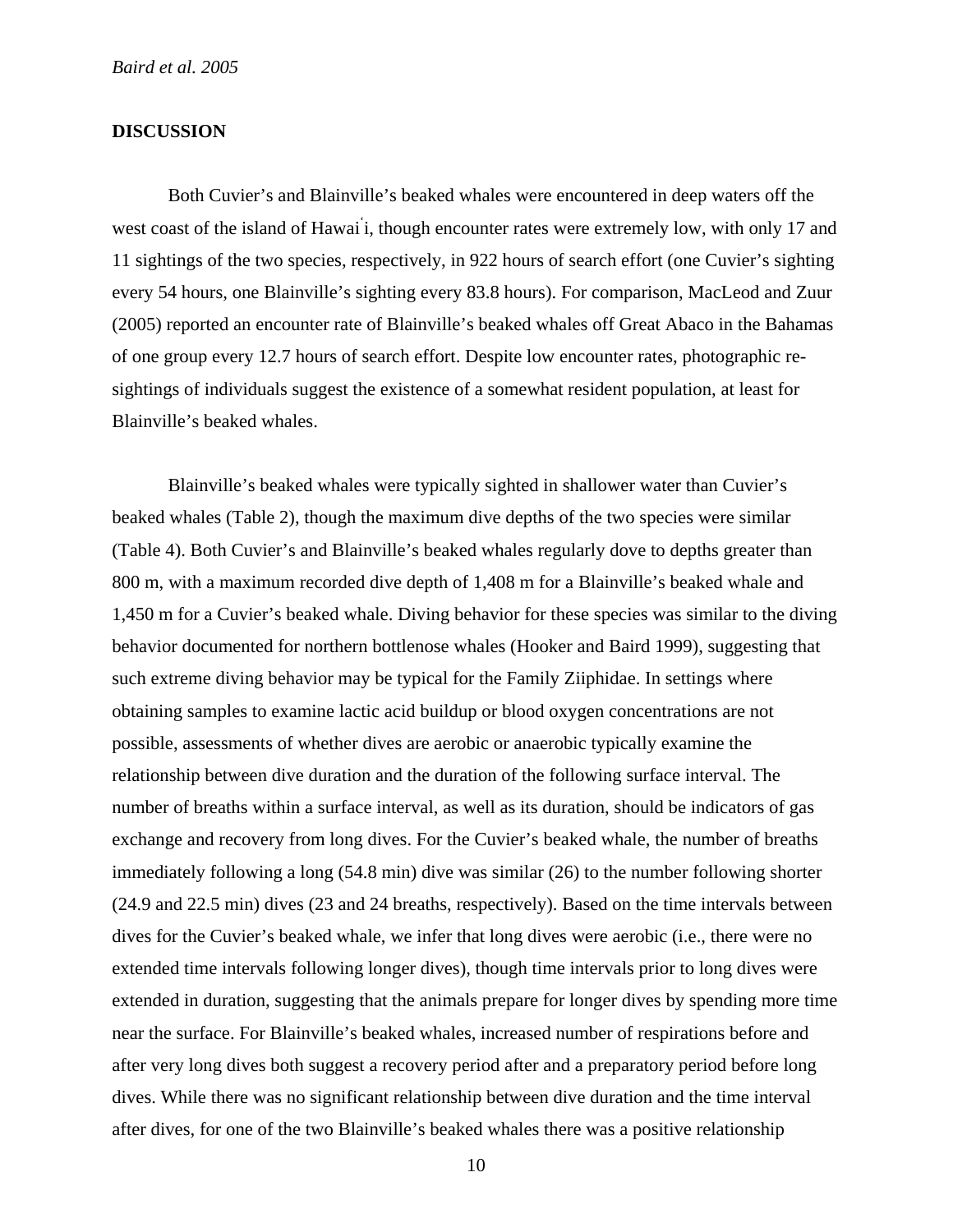between dive duration and the time interval preceding the dive, again suggesting a preparatory period before long dives.

For the two whales (one of each species) where tags remained attached into the night, there was no evidence of obvious differences in maximum dive depths between day and night, suggesting that their prey are likely not vertically migrating, again, similar to the findings for northern bottlenose whales (Hooker and Baird 1999). Little is known of the diet of Blainville's beaked whales (see review by MacLeod et al. 2003), but they are thought to feed on deep-water squid and fish, while Cuvier's beaked whales feed primarily on deep-water squid. Foraging likely occurs primarily on the deepest dives, based both on dive shape and results of a study on echolocation use by depth in these species (Johnson et al. 2004), and may occur in mid-water, rather than only at or near the bottom as suggested by MacLeod et al. (2003). There were diel differences in the proportion of time spent in the upper few hundred meters of the water column for both the Cuvier's beaked whale and the one Blainville's beaked whale with night-time data. In both cases extended periods were found when the whales did not dive below 50 m.

 For deep dives of both species, overall descent rates were faster than ascent rates, while for shallower dives (100-600 m) descent and ascent rates were similar, but much lower than for deep dives (Table 5). Hooker and Baird (1999) reported similar findings for northern bottlenose whales. They further showed that ascent rates on deep dives slowed as the whales approached the surface, and suggested that the decrease in ascent rate might be a response to the higher relative pressure changes in the upper portions of the water column (Hooker and Baird 1999). No similar decrease in ascent rates in the top 100 m were found for Cuvier's or Blainville's beaked whales in this study (Table 5). In fact, ascent rates in the top 100 m, from deep (>800 m) dives, were consistently greater than the overall ascent rates (from 85% of the maximum dive depth) for these dives.

 Cox et al. (in press) outlined several scenarios whereby behavioral responses by beaked whales to high-intensity sounds could lead to tissue damage and possibly death. These include: surfacing excessively fast, causing gas bubble formation (see Fernandez et al. 2005); staying at the water's surface for too long, if tissues are supersaturated with nitrogen; diving prematurely, if whales spend extended periods at the surface to eliminate nitrogen; or staying at depth for too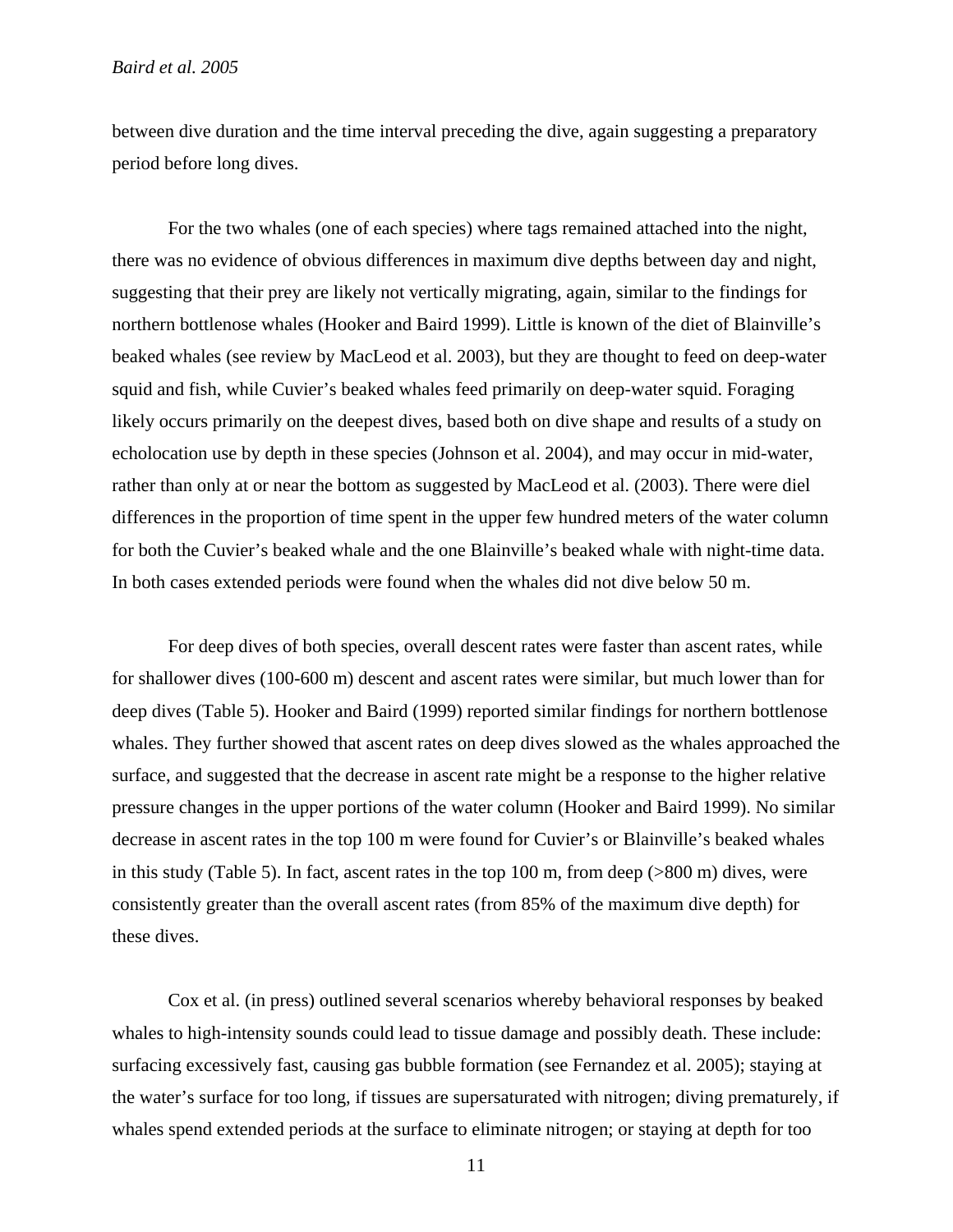long, forcing an overly rapid ascent. We found slow ascent rates from deep dives and the existence of prolonged periods of time (66-155 minutes) spent in the upper 50 m of the water column for both Cuvier's and Blainville's beaked whales, the two species involved in mass strandings in relation to naval sonar. We suggest that the frequent extremely long dives push the animals' physiological limits, resulting in such behavioral mechanisms (slow ascent rates and prolonged periods of time at the surface to purge excess dissolved nitrogen in their tissues) to compensate. Indirect physical harm from abnormally rapid ascents or premature dives seem most plausible as mechanisms for beaked whale mass strandings in relation to high-intensity sonar. Only a small number of individuals have been tagged however, for relatively short periods, and these represent only a sub-set of age/sex classes. Further deployments of tags are necessary to assess how typical these patterns of diving are, and what the implications of such diving behavior is to impacts of naval sonars.

## **ACKNOWLEDGEMENTS**

We thank La'Ren Antoine, Erin Ashe, Mark Deakos, Annie Douglas, Mike Heithaus, Leigh Hickmott, Robin Perrtree, Kalyn Quintin, and Michael Richlen for help in the field. Erin Estrada produced depth values from our sighting location data and depth contours for mapping. Funding for efforts in 2003-2005 was primarily from the National Marine Fisheries Service, Southwest Fisheries Science Center and the U.S. Navy, facilitated by Jay Barlow. A grant from the M.R. & Evelyn Hudson Foundation in 2004 was also crucial for field activities, and support from Scripps Institution of Oceanography was also helpful. Funding for efforts in 2002 was from the Wild Whale Research Foundation, which also provided vessel support in all years. John Durban provided helpful comments on photographs used for estimating age of tagged whales and companions to tagged whales, and we also thank Paul Jepson for helpful discussions on diving physiology. Jay Barlow, John Calambokidis, and Annie Douglas provided helpful reviews of this report. This research was undertaken under the authority of National Marine Fisheries Service Scientific Research Permit No. 731-1509 (issued to RWB) and 774 (issued to SWFSC).

### **LITERATURE CITED**

- Baird, R.W., A.D. Ligon, S.K. Hooker, and A.M. Gorgone. 2001. Subsurface and nighttime behaviour of pantropical spotted dolphins in Hawai**'** i. Canadian Journal of Zoology 79:988-996.
- Baird, R.W., J.F. Borsani, M.B. Hanson, and P.L. Tyack. 2002. Diving and night-time behavior of long-finned pilot whales in the Ligurian Sea. Marine Ecology Progress Series 237:301- 305.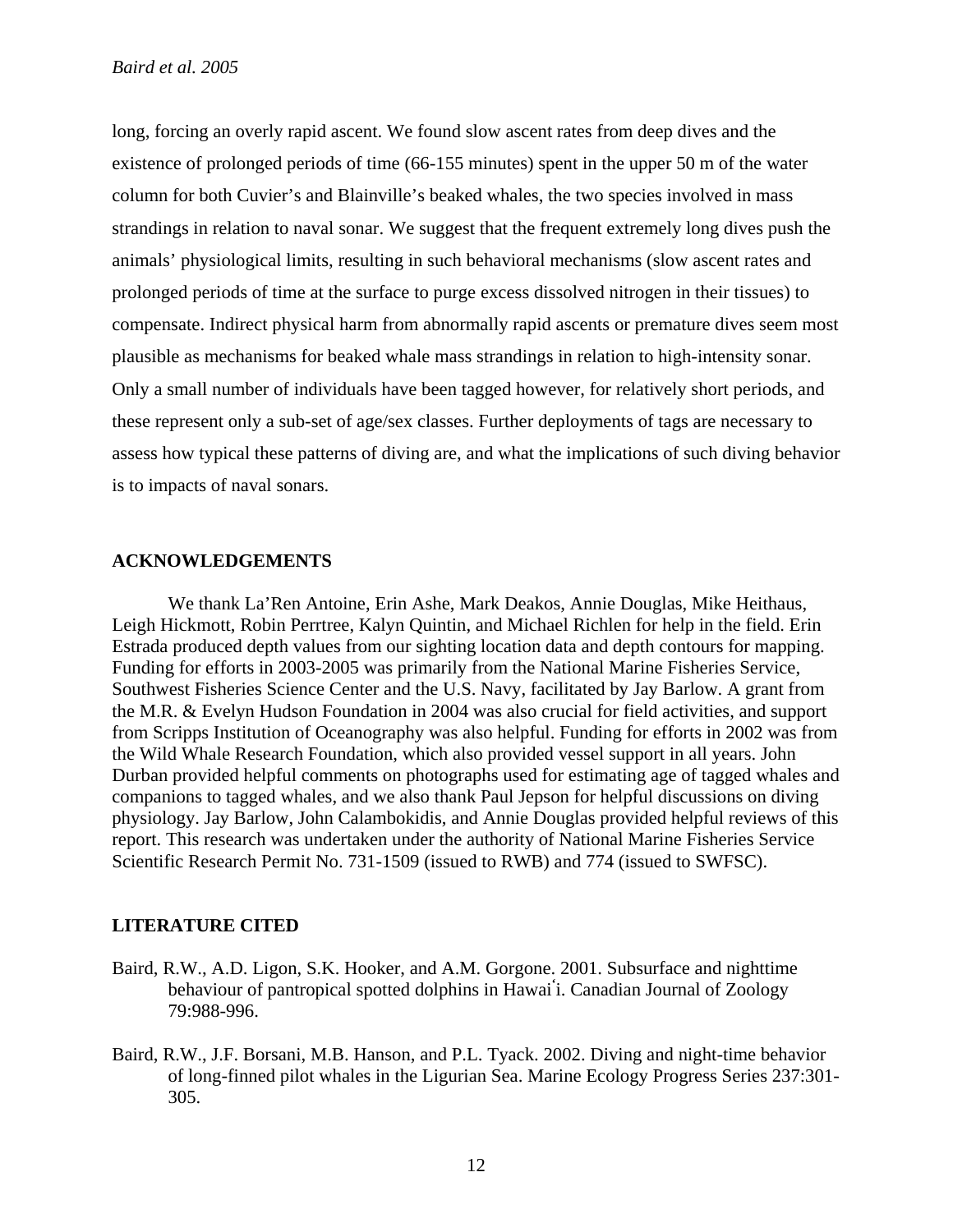- Baird, R.W., D.J. McSweeney, A.D. Ligon and D.L. Webster. 2004**.** Tagging feasibility and diving of Cuvier's beaked whales (*Ziphius cavirostris***)** and Blainville's beaked whales (*Mesoplodon densirostris*) in Hawai'i**.** Report prepared under Order No. AB133F-03-SE-0986 to the Hawai'i Wildlife Fund, Volcano, HI, from the Southwest Fisheries Science Center, National Marine Fisheries Service, La Jolla, CA, 92037 USA
- Balcomb, K.C., and D.E. Claridge. 2001. A mass stranding of cetaceans caused by naval sonar in the Bahamas. Bahamas Journal of Science 5:1-12.
- Barlow, J. 1999. Trackline detection probability for long-diving whales. In *Marine mammal survey and assessment methods (*ed. G.W. Garner et al.), pp. 209-221. Netherlands: A.A. Balkema Publishers.
- Claridge, D.E., and K.C. Balcomb. 1995. Photo-identification of dense beaked whales (*Mesoplodon densirostris*) in the northeastern Bahamas. Page 23 in Abstracts of the 11<sup>th</sup> Biennial Conference on the Biology of Marine Mammals, 14-18 December 1995, Orlando, FL.
- Cox ,T.M., T.J. Ragen**,** A.J. Read, E. Vos, R.W. Baird, K. Balcomb, J. Barlow, J. Caldwell, T. Cranford, L. Crum, A. D'Amico, G. D'Spain, A. Fernández, J. Finneran, R. Gentry, W. Gerth, F. Gulland, J. Hildebrand, D. Houser, T. Hullar, P.D. Jepson, D. Ketten, C.D. MacLeod, P. Miller, S. Moore, D. Mountain, D. Palka, P. Ponganis, S. Rommel, T. Rowles, B. Taylor, P. Tyack, D. Wartzok, R. Gisiner, J. Mead, L. Benner. In press. Understanding the impacts of anthropogenic sound on beaked whales. Journal of Cetacean Research and Management.
- Fernandez, A., J.F. Edwards, F. Rodriguez, A. Espinosa de los Monteros, P. Herraez, P. Castro, J.R. Jaber, V. Martin and M. Arbelo. 2005. "Gas and fat embolic syndrome" involving a mass stranding of beaked whales (Family *Ziphiidae*) exposed to anthropogenic sonar signals. Veterinary Pathology 42:446-457.

Frantzis, A. 1998. Does acoustic testing strand whales? Nature 392:29.

- Heyning, J.E. 1989. Cuvier's beaked whale *Ziphius cavirostris* G. Cuvier, 1823. In *Handbook of marine mammals* (ed. S.H. Ridgway & R. Harrison), pp. 289-308. London: Academic Press.
- Hooker, S.K., and R.W. Baird. 1999. Deep-diving behaviour of the northern bottlenose whale, *Hyperoodon ampullatus* (Cetacea: Ziphiidae). Proceedings of the Royal Society of London B 266:671-676.
- Hooker, S.K., and R.W. Baird. 2001. Diving and ranging behaviour of odontocetes: a methodological review and critique. Mammal Review 31**:**81-105.
- Jepson, P.D., Arbelo, M., Deaville, R., Patterson, I.A.P., Castro, P., Baker, J.R., Degollada, E., Ross, H.M., Herraez, P., Pocknell, A.M., Rodriguez, F., Howie, F.E., Espinosa, A., Reid,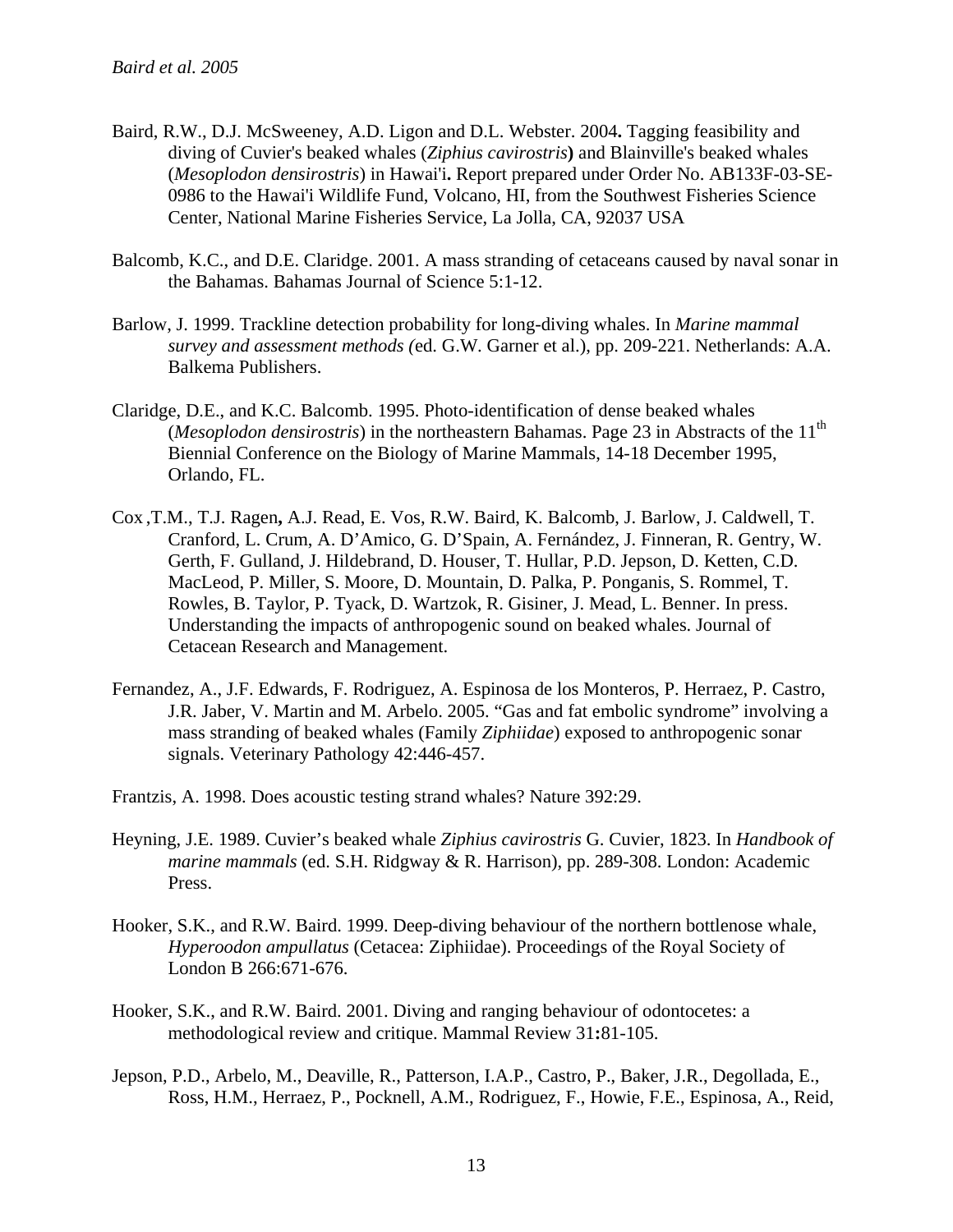R.J., Jaber, J.R., Martin, V., Cunningham, A.A., and A. Fernandez. 2003. Gas-bubble lesions in stranded cetaceans. Nature 425:575-576.

- Johnson, M., P.T. Madsen, W.M.X. Zimmer, N. Aguilar de Soto, and P.L. Tyack. 2004. Beaked whales echolocate on prey. Proceedings of the Royal Society Biology Letters.
- MacLeod, C.D., and A.F. Zuur. 2005. Habitat utilization by Blainville's beaked whales off Great Abaco, northern Bahamas, in relation to seabed topography. Marine Biology 147:1-11.
- MacLeod, C.D., M.B. Santos, and G.J. Pierce. 2003. Review of data on diets of beaked whales: evidence of niche separation and geographic segregation. Journal of the Marine Biological Association U.K. 83:651-665.
- Mead, J.G. 1989. Beaked whales of the genus *Mesoplodon*. In *Handbook of marine mammals* (ed. S.H. Ridgway & R. Harrison), pp. 349-430. London: Academic Press.
- Simmonds, M.P. and L.F. Lopez-Jurado. 1991. Whales and the military. Nature 351:448.
- US Dept of Commerce and US Navy. 2001. Joint interim report Bahamas marine mammal stranding event of 14-16 March 2000. Available from http://www.nmfs.noaa.gov/prot\_res/overview/Interim\_Bahamas\_Report.pdf
- Whitehead, H., S. Gowans, A. Faucher, and S. McCarrey. 1997. Population analysis of northern bottlenose whales in the Gully, Nova Scotia. Marine Mammal Science 13:173-185.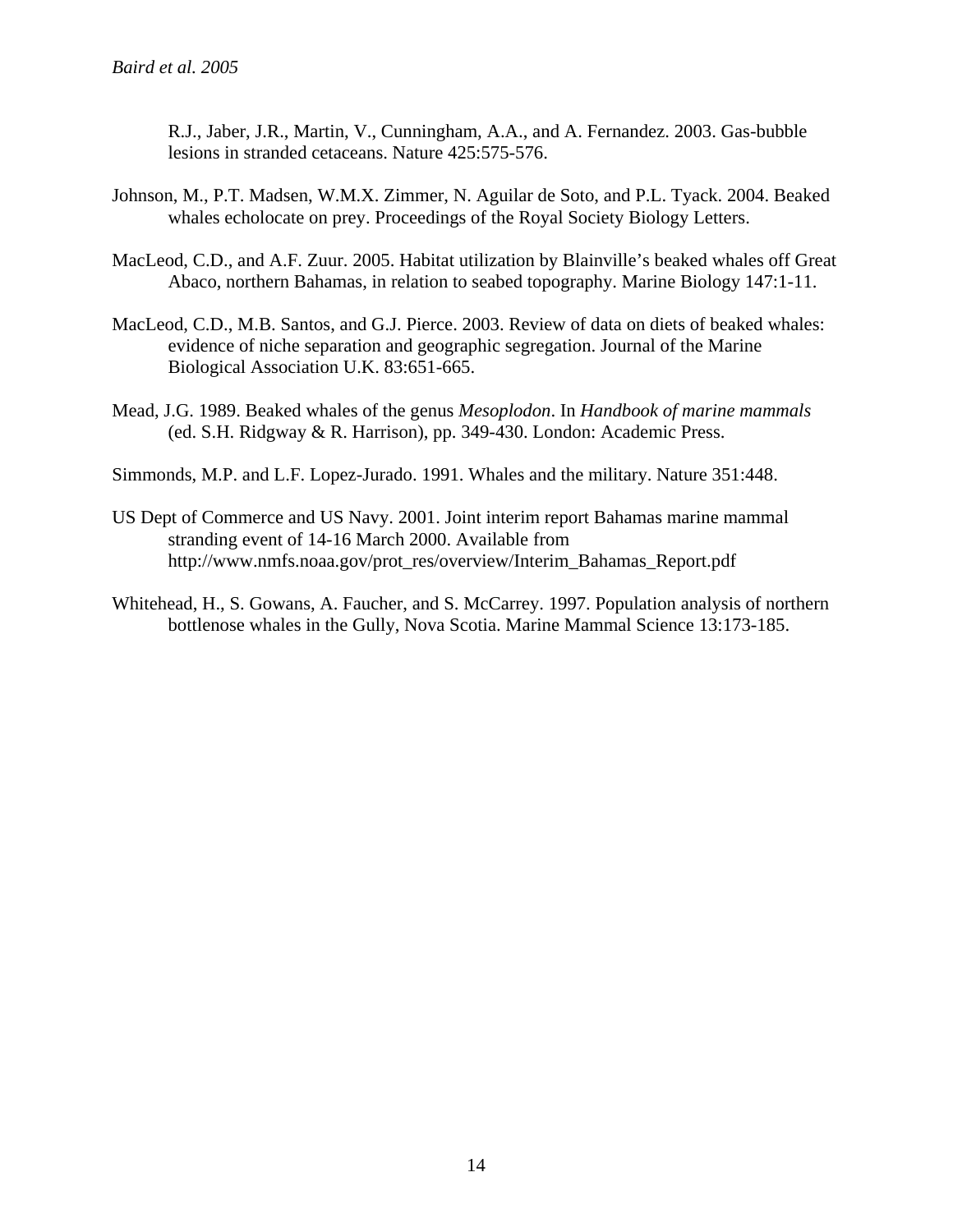

Figure 1. Study area off the island of Hawai i showing 2,000 m, 1,000 m and 500 m depth contours (left), and tracklines from search effort with sightings of Cuvier's beaked whales (triangles), Blainville's beaked whales (squares), and un-identified beaked whales (diamonds).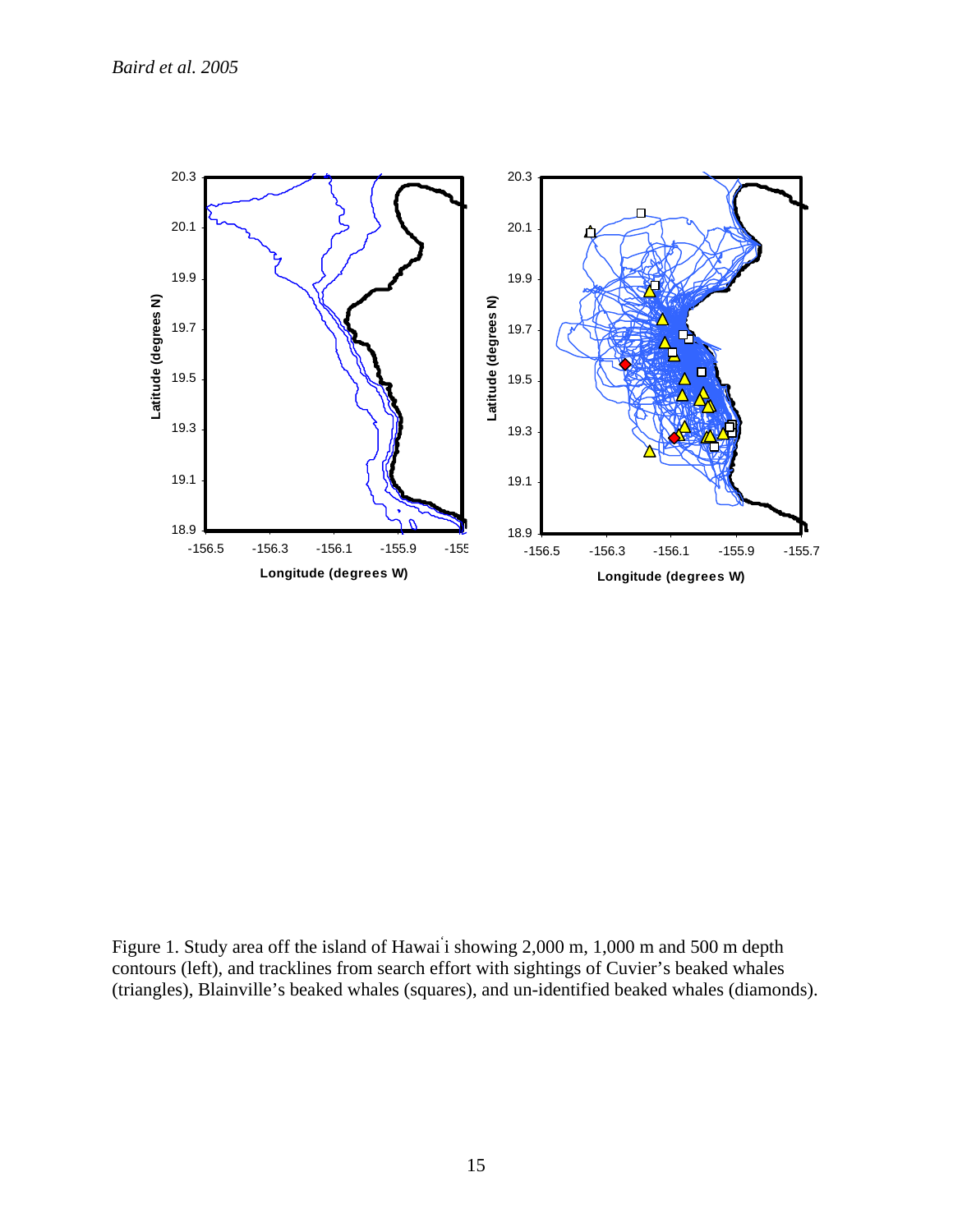

Figure 2. Adult female Cuvier's beaked whale tagged in 2004 showing location of tag placement. Photo by R.W. Baird.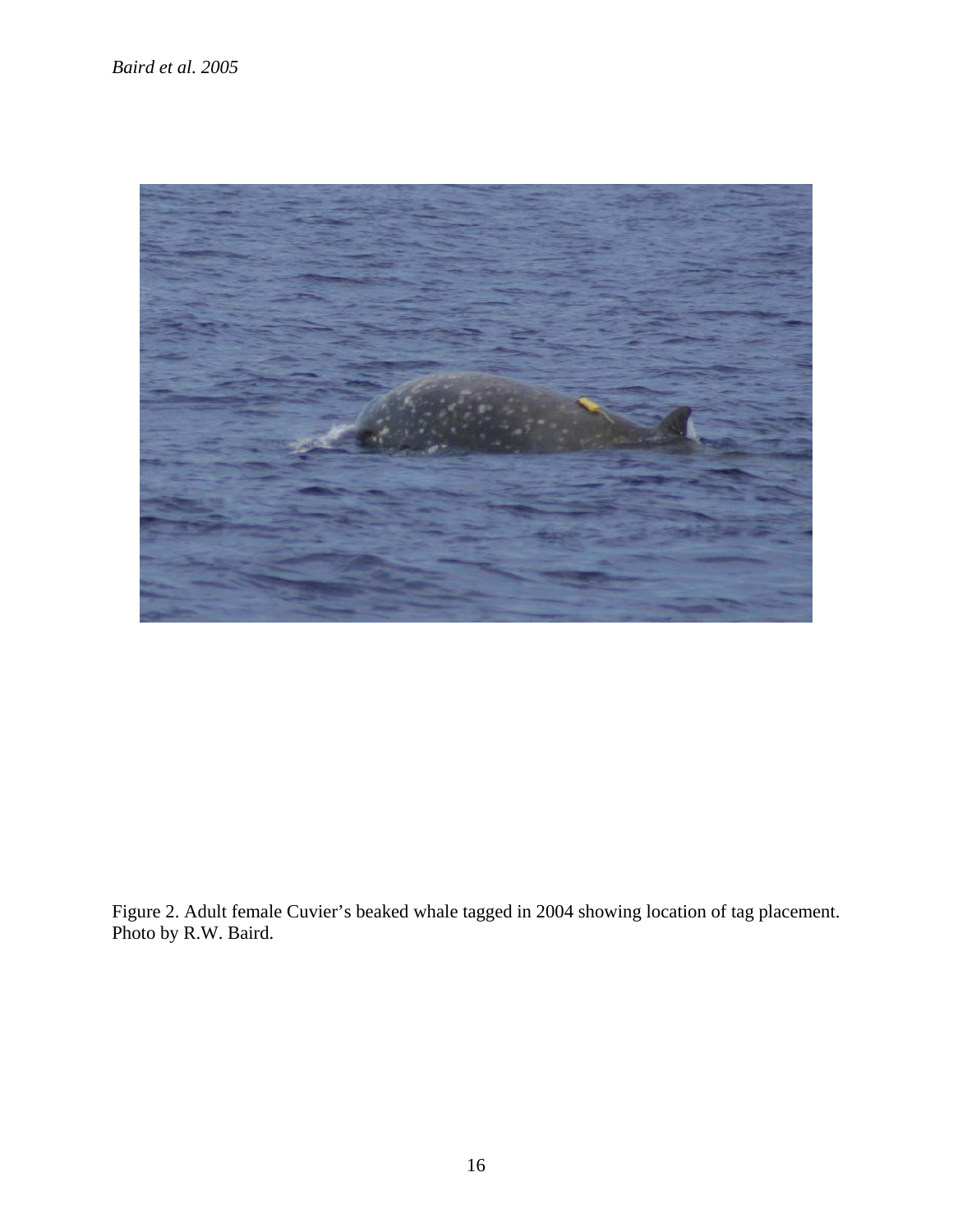

Figure 3. Depth data from a 22.6 h deployment on a Blainville's beaked whale (top, middle, tag number *Md*3) from 27 and 28 September 2004 (time of sunset 18.25 hrs, time of sunrise 6.23 hrs), and a 9.75 h deployment on a Cuvier's beaked whale (bottom, tag number *Zc*2) from 28 November 2004 (time of sunset 17.73 hrs). The approximate point when percussive behavior by an adult male Cuvier's beaked whale, associated with the tagged animal, was observed is indicated by an arrow. All graphs shown to same scale.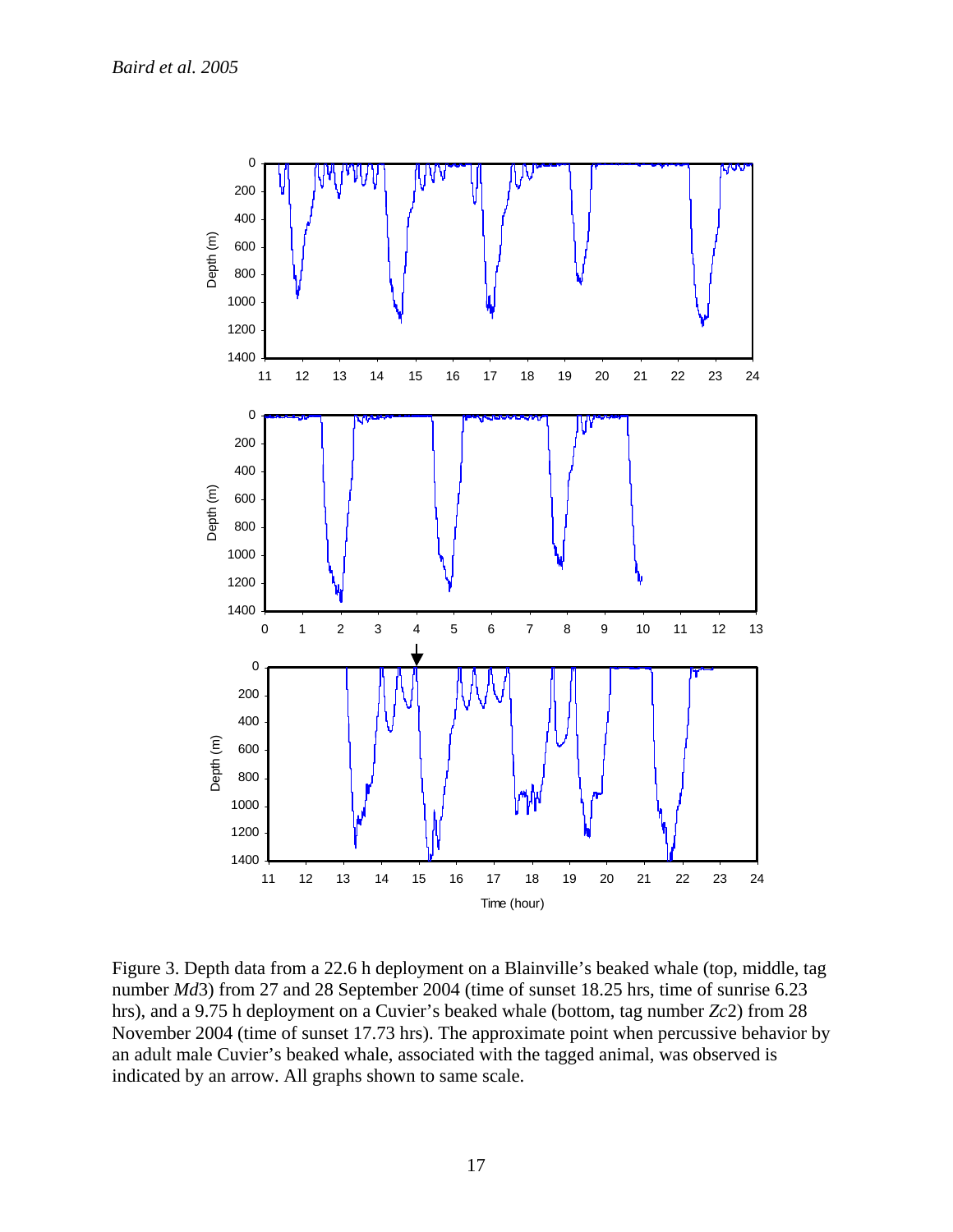

Figure 4. Depth data from three tag deployments on Blainville's beaked whales. Top, a 2.09 h deployment on an adult male (24 Sep 2002, tag number *Md*1); Middle, a 5.38 h deployment on an adult female with young calf (15 Sep 2004, tag number *Md*2); Bottom, a 1.28 h deployment on a juvenile (23 Nov 2004, tag number *Md*4). All graphs shown to same scale (though note difference in scale from Figure 3).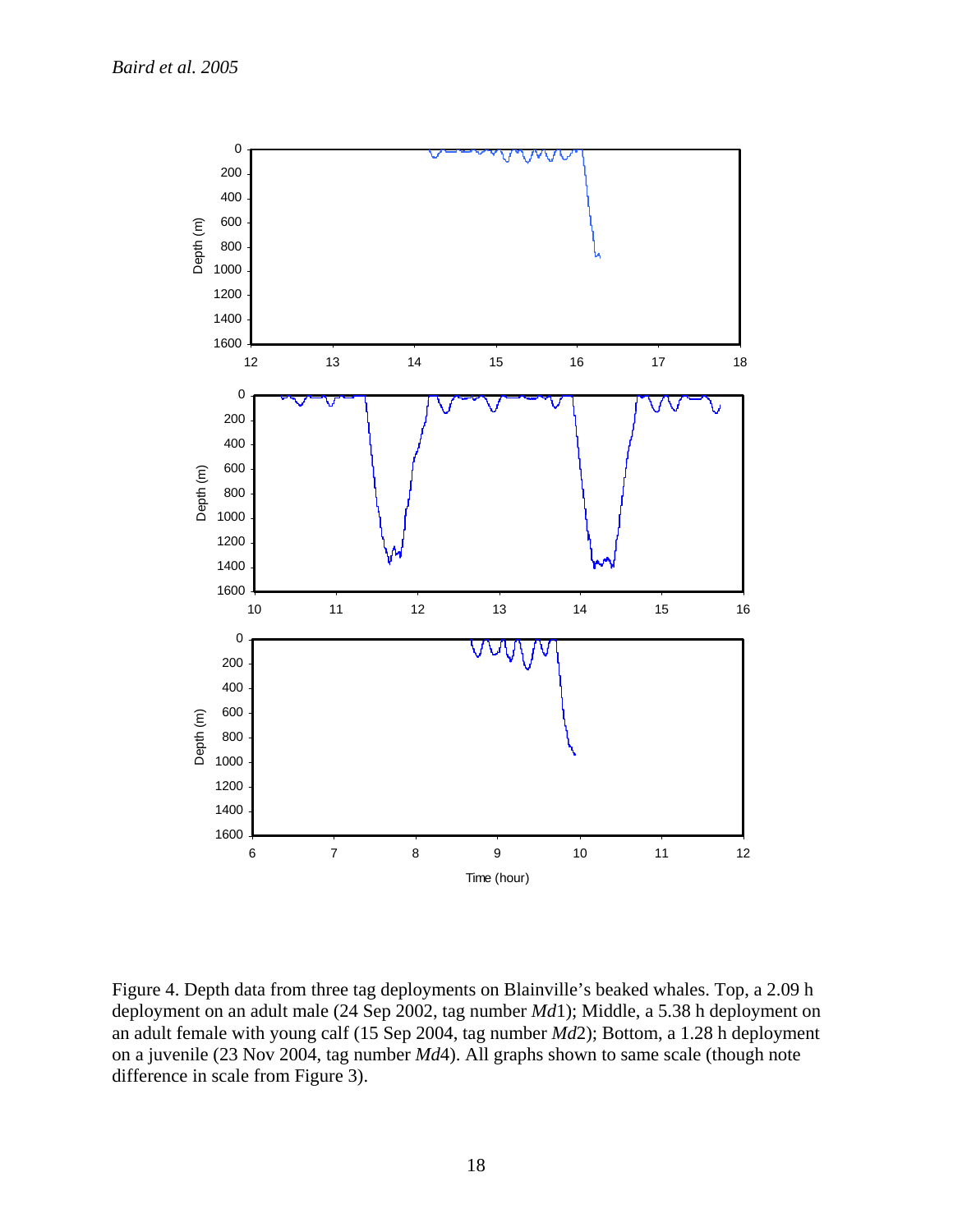

Figure 5. Cumulative percentage of time spent at or less than specified depths for an adult female Cuvier's beaked whale (*Zc*2) during the day (left) and at night (right), with depth shown on a log scale for lower pair of graphs.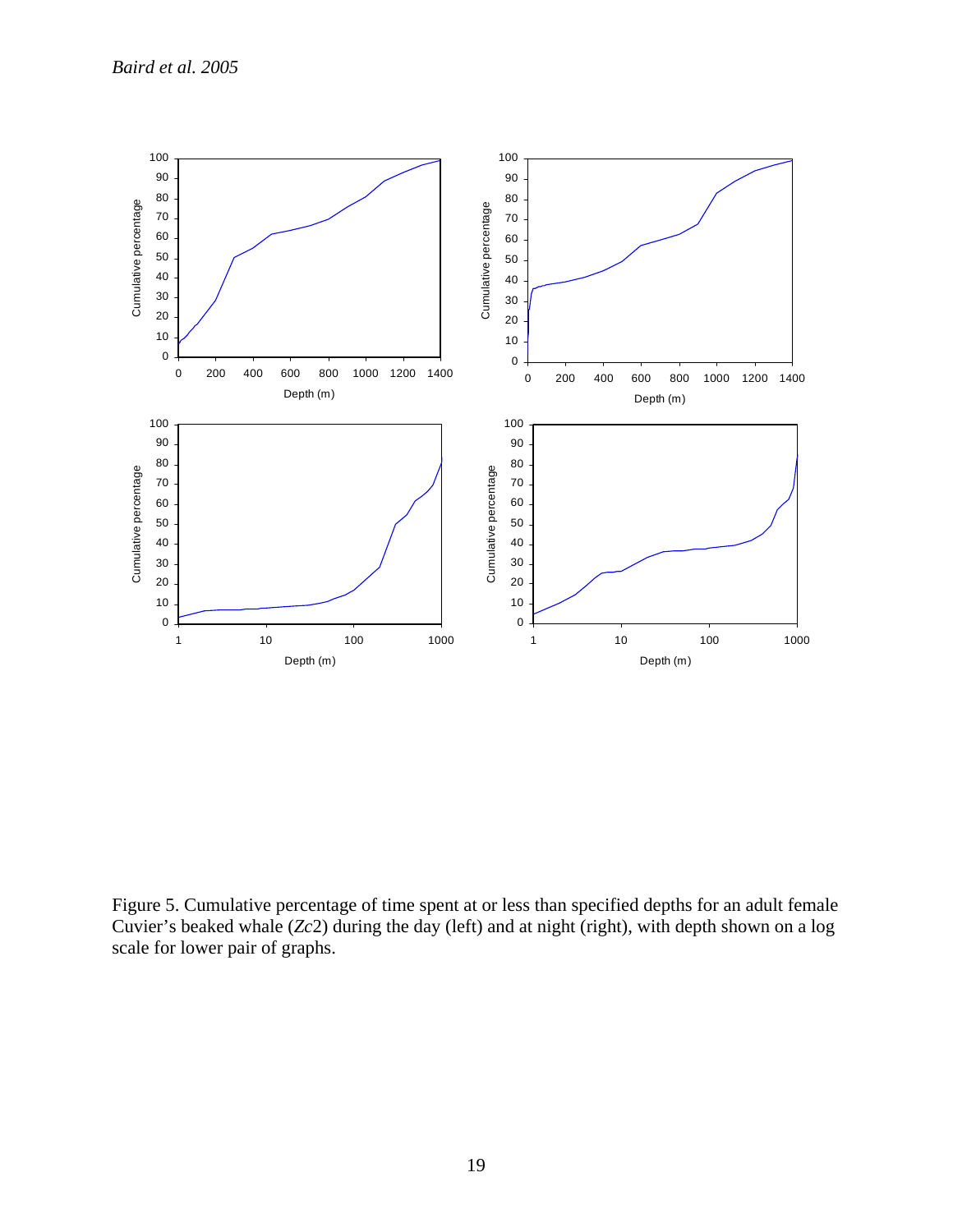

Figure 6. Cumulative percentage of time spent at or less than specified depths for Blainville's beaked whales: left, an adult female with young calf (*Md*2); middle, day-time data for a large sub-adult or adult female (*Md*3); right, night-time data for *Md*3. Depth is shown on a log scale for lower graphs.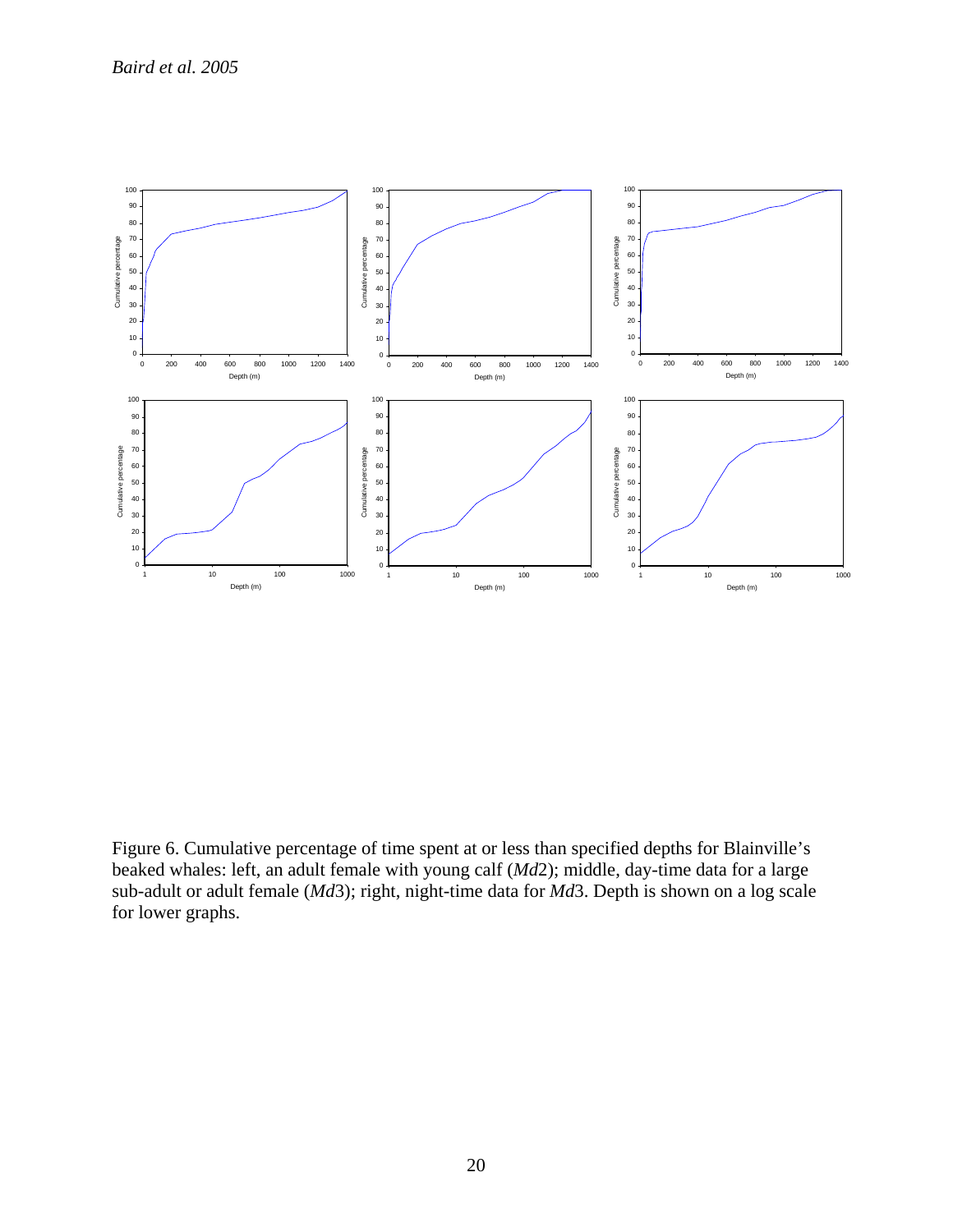Table 1. Summary of effort by field project off the island of Hawai ' i. Three measures of effort are shown (# vessel days on water, # km on effort, # of hours on effort).

|              |                | # vessel<br>days on | # km on | #<br>hours<br>on |                             |
|--------------|----------------|---------------------|---------|------------------|-----------------------------|
| Year         | <b>Dates</b>   | water <sup>1</sup>  | effort  | effort           | <b>Vessels</b>              |
| 2002         | Apr 3-13       | 10                  | 1,089   | 75               | 6.4-m Whaler                |
| 2002         | Sep 24-Oct 5   | 20                  | 1,649   | 154              | 6.4-m and 8-m Whaler        |
| 2003         | May 4-12       | 15                  | 1,791   | 108              | 6.4-m Whaler & 18-m Striker |
| 2003         | Oct 8-20       | 24                  | 2,495   | 173              | 6.4-m and 9-m Whaler        |
| 2004         | Sep 12 - Dec 9 | 42                  | 4,656   | 290              | 8.2-m Whaler                |
| 2005         | Jan 19 - Feb 5 | 17                  | 2,089   | 122              | 8.2-m Whaler                |
| <b>Total</b> |                | 128                 | 13,769  | 922              |                             |

<sup>1</sup>When two vessels were used simultaneously on one day they are counted as two "vessel days".

Table 2. Sighting characteristics for Cuvier's and Blainville's beaked whales off the island of Hawai ' i, April 2002 through February 2005.

| Species $(\# \text{ of }$ sightings) | <b>Group size</b><br>Mean (SD), range | Sighting depth (m)<br>Mean (SD), range |  |  |  |
|--------------------------------------|---------------------------------------|----------------------------------------|--|--|--|
| Cuvier's beaked whale $(n = 17)$     | $2.6(1.3), 1-5$                       | 2, 131 (667), 1, 381 - 3, 655          |  |  |  |
| Blainville's beaked whale $(n=11)$   | $3.6(3.0), 1-9$                       | 1,119 (527), 633-2,050                 |  |  |  |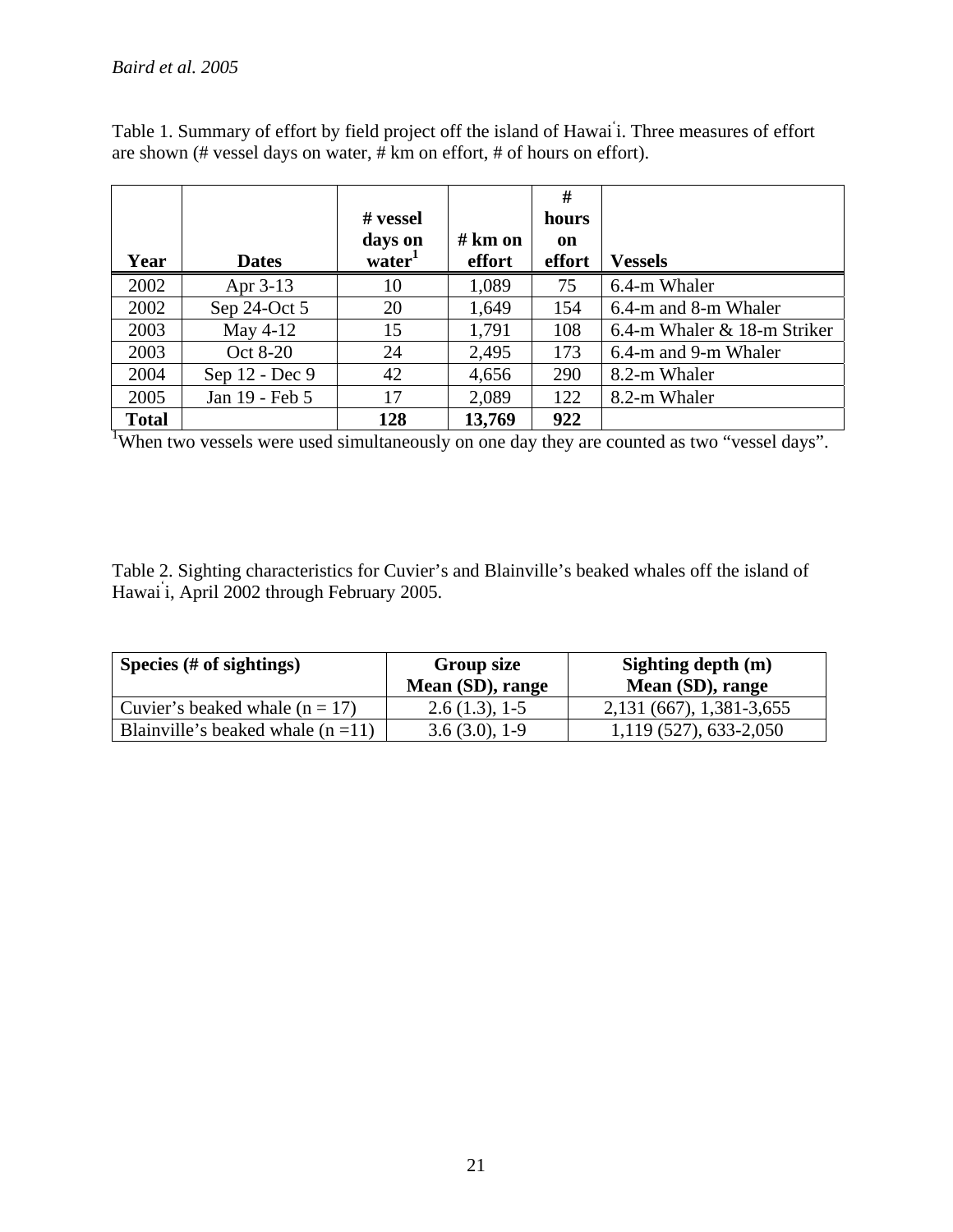# *Baird et al. 2005*

| Tag# | <b>Species</b> | Date         | <b>Time</b><br>tag on | <b>Time</b><br>tag off | Tag<br>duration | <b>Duration</b><br>followed | Age/sex                         | Group<br>size |
|------|----------------|--------------|-----------------------|------------------------|-----------------|-----------------------------|---------------------------------|---------------|
|      |                |              | (hh.hh)               | (hh.hh)                | (h.hh)          | after tagging               |                                 | when          |
|      |                |              |                       |                        |                 | (h.hh)                      |                                 | tagged        |
| Md1  | Blainville's   | $24$ -Sep-02 | 14.19                 | 16.28                  | 2.09            | 1.58                        | Adult male                      |               |
| Md2  | Blainville's   | $15-Sep-04$  | 10.32                 | 15.7                   | 5.38            | 5.38                        | Adult female (with young calf)  | 2             |
| Md3  | Blainville's   | $27-Sep-04$  | 11.37                 | 9.98                   | 22.61           | $\theta$                    | Large sub-adult or adult female | 2             |
| Md4  | Blainville's   | $23-Nov-04$  | 8.67                  | 9.95                   | 1.28            | 0.98                        | Juvenile (1-2 years old?)       |               |
| Zc1  | Cuvier's       | $27$ -Sep-02 |                       |                        |                 |                             | Adult female                    |               |
| Zc2  | Cuvier's       | $28-Nov-04$  | 13.08                 | 22.83                  | 9.75            | 1.85                        | Adult female                    |               |

Table 3. Details of tag attachments on Blainville's and Cuvier's beaked whales off the island of Hawai i.

<sup>1</sup>Tag not recovered, respiration data only

Table 4. Details on bottom depth, maximum dive depth and duration, dive rates, and longest period of time spent less than 50 m in depth for Blainville's and Cuvier's beaked whales off the island of Hawai i.

| Tag $#^1$ | Depth        | Depth      | <b>Max dive</b> | # dives           | # dives $>$ | Longest     | Max.                     | Comments                       |
|-----------|--------------|------------|-----------------|-------------------|-------------|-------------|--------------------------|--------------------------------|
|           | when first   | when last  | depth(m)        | $> 800 \text{ m}$ | $800$ m/h   | time $< 50$ | duration                 |                                |
|           | tagged $(m)$ | seen $(m)$ |                 |                   |             | $m$ (min)   | (min)                    |                                |
| Md1       | 692          | 914        | 890             |                   | 0.48        |             | $\overline{\phantom{a}}$ | Tag off during dive            |
| Md2       | 2,003        | 3,004      | 1,408           |                   | 0.37        | 39          | 48.36                    |                                |
| Md3       | 1,047        | 1,047      | 1,333           |                   | 0.40        | 155.4       | 54.06                    | Tag off during dive            |
| Md4       | 2,043        | 1,806      | $>938*$         |                   | 0.78        |             |                          | <i>*Tag off during descent</i> |
| Zc2       | 2,849        | 2,667      | 1,450           |                   | 0.51        | 66.2        | 68.7                     |                                |

<sup>1</sup>Tag #s correspond to individuals listed in Table 3.